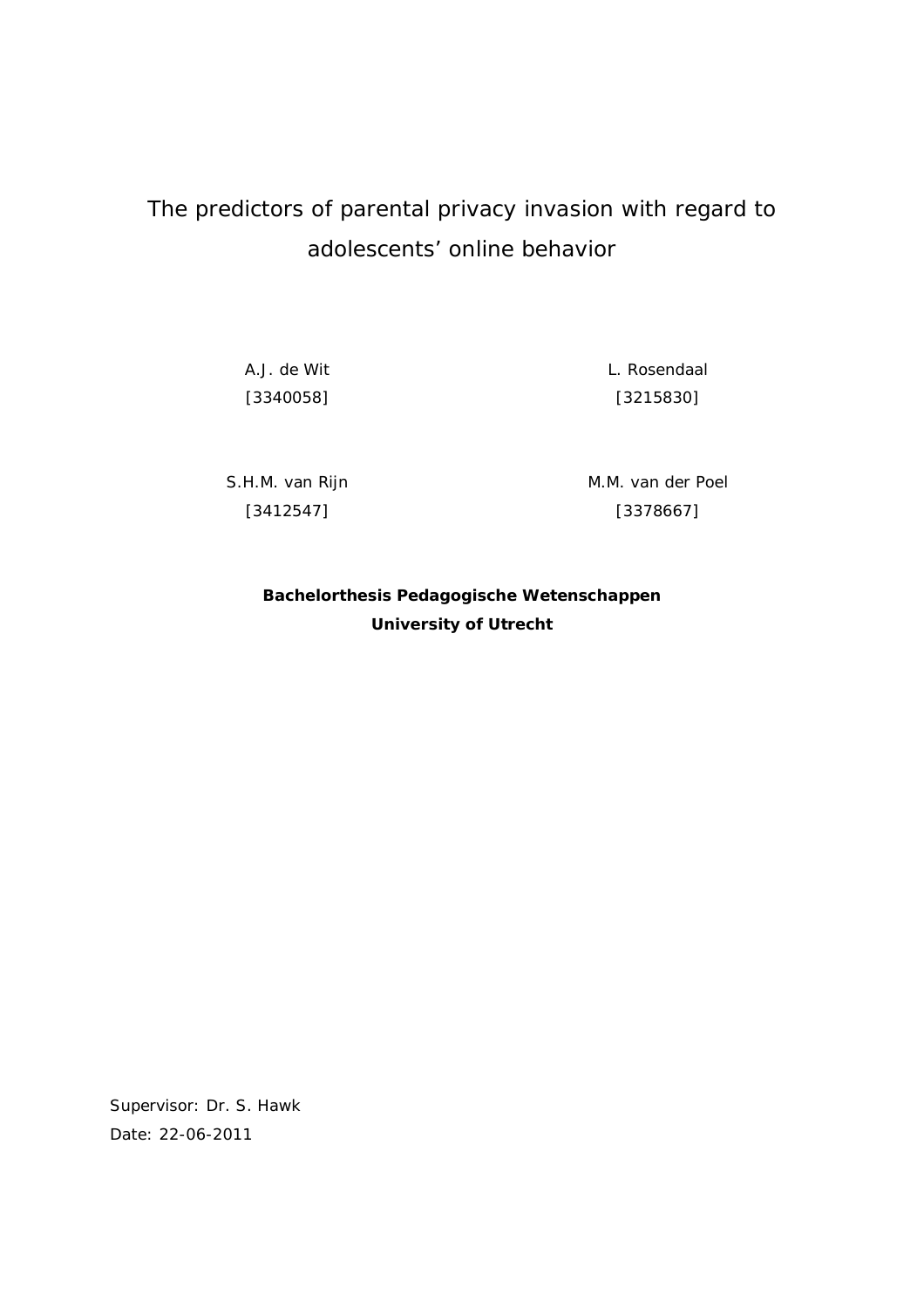#### *Abstract*

The focus of this study was on examining three predictors of parental monitoring in adolescents' online behavior. Parental motivations, the parenting characteristics control and warmth, and parental comfort with social media technologies were investigated as possible predictors. Internet survey data from 73 Dutch parents showed that some specific parental motivations and both of the parenting characteristics were substantial predictors for parental privacy invasion when it comes to adolescents' online behavior. Results are discussed in terms of Petronio's (1994) distinction of parental monitoring (direct and subversive monitoring), the social domain theory (Smetana et al., 2006) and the categorization of parenting characteristics according to Baumrind (1991). Based on these new insights, appropriate interventions can be implemented to evoke consciousness among parents in their monitoring behaviors, what in turn makes it possible to find a good balance between monitoring and maintaining the adolescents' privacy.

*Keywords:* privacy invasion, parents, adolescents, monitoring, motivations, social media, parenting, comfort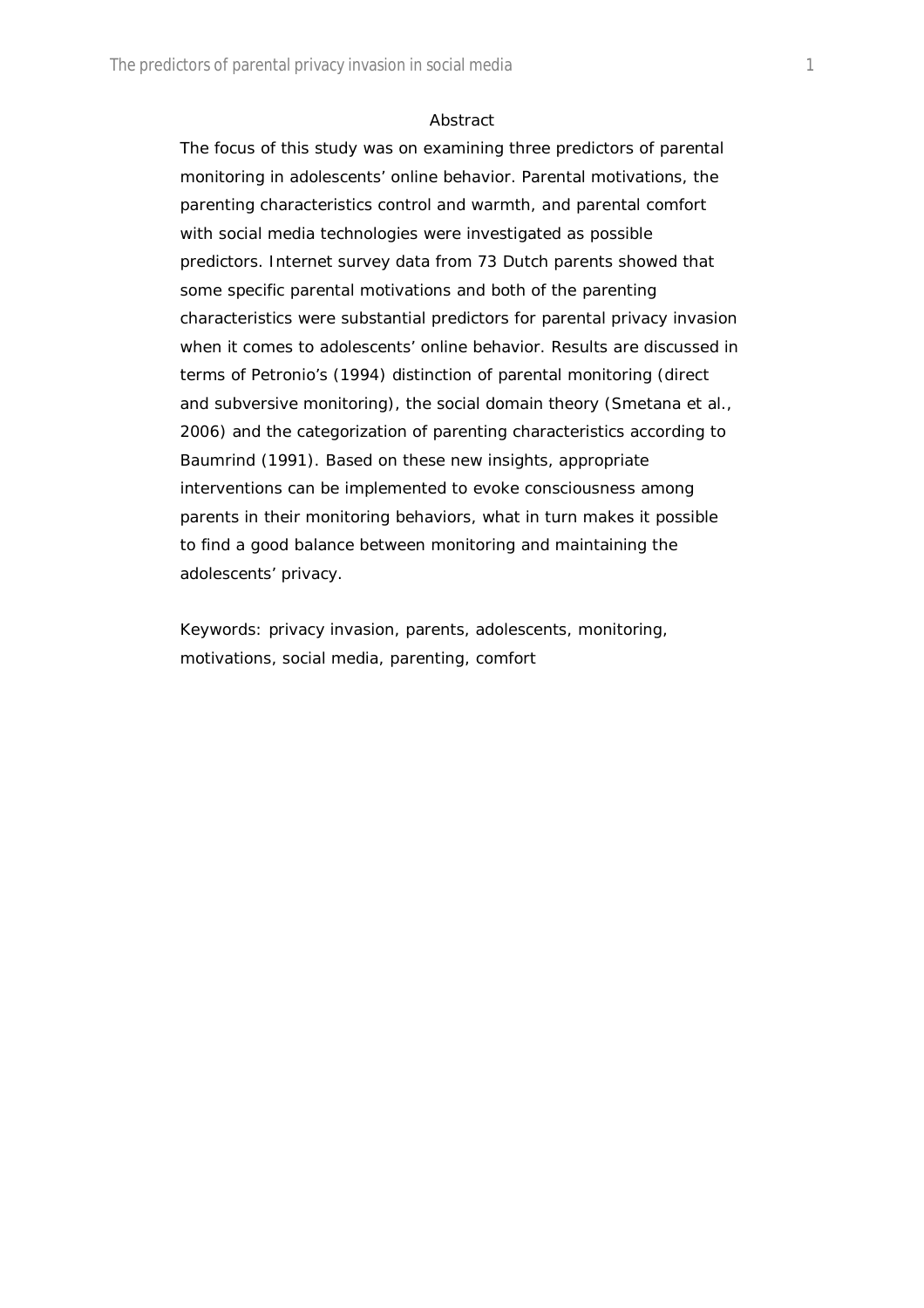# **The predictors of parental privacy invasion with regard to adolescents' online behavior**

For the current generation of adolescents it is hard to imagine experiencing life without forms of electronic communication, such as e-mail and text messaging, as well as communication-oriented Internet sites such as blogs and social networking (Subrahmanyam & Greenfield, 2008). In the Netherlands, 91% of the Internet users between 16 and 25 years make use of social networking sites (Plat, 2011). The Internet and social media (or social network sites), like Facebook, Hyves and Twitter, are used both as a basic tool for and a mirror of social interaction, personal identity, and network building among adolescents (Debatin, Horn, & Nughes, 2009; Subrahmanyam & Greenfield, 2008). However, given adolescents' increasing use of the Internet and social media, there is much concern among parents about its impact on their children's development (Liau, Khoo, & Ang, 2008; Lenhart & Madden, 2007; Youn, 2008). As a result, parents try to set rules and monitor the online behavior, which in turn feels invasive to the adolescents' privacy (Petronio, 1994). Feelings of privacy invasion can affect the welfare of adolescents negatively, in terms of internalizing symptoms (Hasebe, Nucci, & Nucci, 2004), poorer psychological adjustment (Waizenhofer, Jackson-Newsom, & Buchana, 2004), and it can also negatively affect the parent-child relationship (Petronio, 1994). To prevent these negative outcomes in the relationship between parent and child, it is important to understand why parents commit privacy invasion and whether there are other predictors of such behavior. Currently, research has not yet examined these predictors. Therefore, this study investigates the predictors of parental privacy invasion in adolescents' online behavior.

When the predictors of parental privacy invasion on their children's online behavior are known, it is possible to develop interventions and protect adolescents in their development. This study contains four aims to investigate. The first aim is to examine whether a distinction can be made in privacy invasive behavior of parents with regard to their adolescents' online behavior. The other aim is investigating three predictors with regard to adolescents' online behavior, namely parental motivations, parenting characteristics and parental comfort with social media technology.

#### **Parental monitoring behaviors**

During adolescence, individuals identify boundaries around privacy to mark their ownership of space, possessions and information. This is especially substantial for adolescents in their process of individuation (Kerr & Stattin, 2000; Hawk, Hale, Raaijmakers & Meeuw, 2008; Petronio, 1994) because during this process adolescents draw new boundary lines (Petronio, 1994; Petronio & Caughlin, 2006). Privacy invasion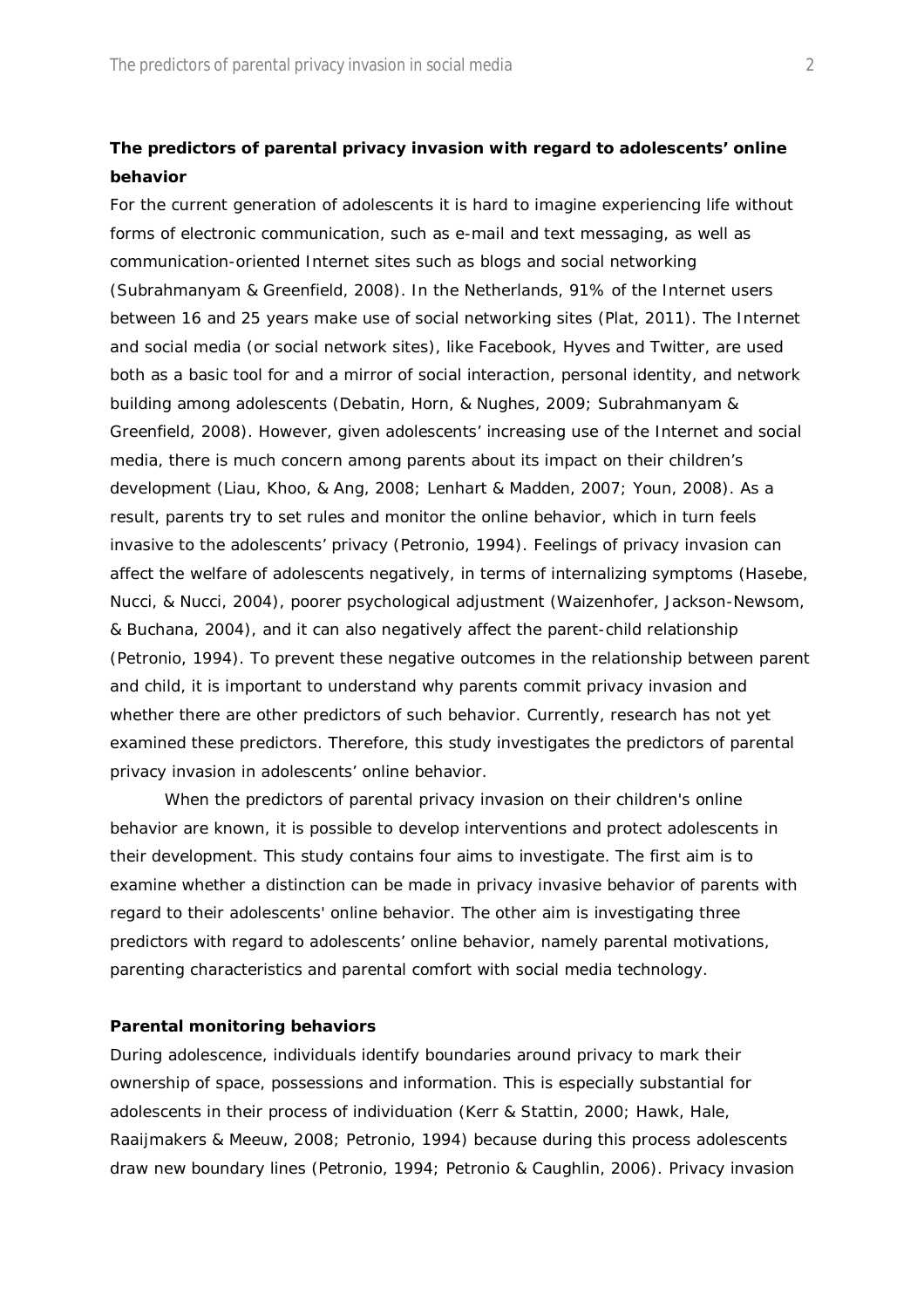often occurs when the boundary definition between parents and children is dissimilar (Petronio, 1994). Following Petronio (1994), there are forms of privacy invasive behavior, direct monitoring behaviors and subversive monitoring behaviors. Direct monitoring behaviors are overt and visible for the child. Examples of direct monitoring behaviors are asking for personal information, making unsolicited remarks about the adolescent's personal life, and giving advice. Subversive monitoring behaviors are covert and more secret from the child. It contains monitoring behaviors such as going through personal belongings without permission, listening to a telephone conversation on extension without permission, and eavesdropping on conversations (Petronio, 1994).

Adolescents experience these monitoring behaviors as privacy invasive (Petronio, 1994). It is not clear, however, whether parents use the same behaviors in monitoring the online behavior of adolescents. Therefore, we hypothesize that, also in monitoring online behavior, there is a same distinction between direct and subversive monitoring behaviors as described by Petronio (1994).

#### **Parental motivations for privacy invasion**

The second aim of this study is investigating three predictors with regard to parents monitoring adolescents' online behavior. The first predictor is about parental motivations. A motivation refers to the dynamics of behavior, which involves the needs, desires, and ambitions in life. Motivations drive parents in their monitoring behavior (Gollowitzer, 1996). However, it is not clear in the literature which motivations exactly determine parents' monitoring behavior adolescent's online behavior. Therefore, this study examines which parental motivations most strongly predict privacy invasive monitoring behaviors. The social domain perspective is utilized as a conceptual framework (Smetana, 1999; Smetana, Villalobos, Tasopoulos-Chan, Gettman, & Campione-Barr, 2009).

According to Smetana and colleagues (2009), the social domain theory focuses on children's active construction of knowledge from varied social experiences and different interaction partners, including parents as well as peers. The theory distinguishes among the *prudential issues* (pertaining to adolescents' health, safety, comfort, or harm to the self, including behaviors like smoking cigarettes and illicit drug and alcohol use), *moral issues* (pertaining to others' welfare, fairness, or rights), *conventional issues* (defined as arbitrary, agreed on uniformities like manners and etiquette that structure interactions in different social systems), *personal issues* (pertaining to control over one's body, privacy, and preferences and choices about appearances, activities and friendship choices), and *multifaceted issues* (which overlap the personal and either the conventional or prudential issues; Smetana et al., 2009). Previous research has indicated that adolescents and parents agree that parents should have legitimate authority over moral issues,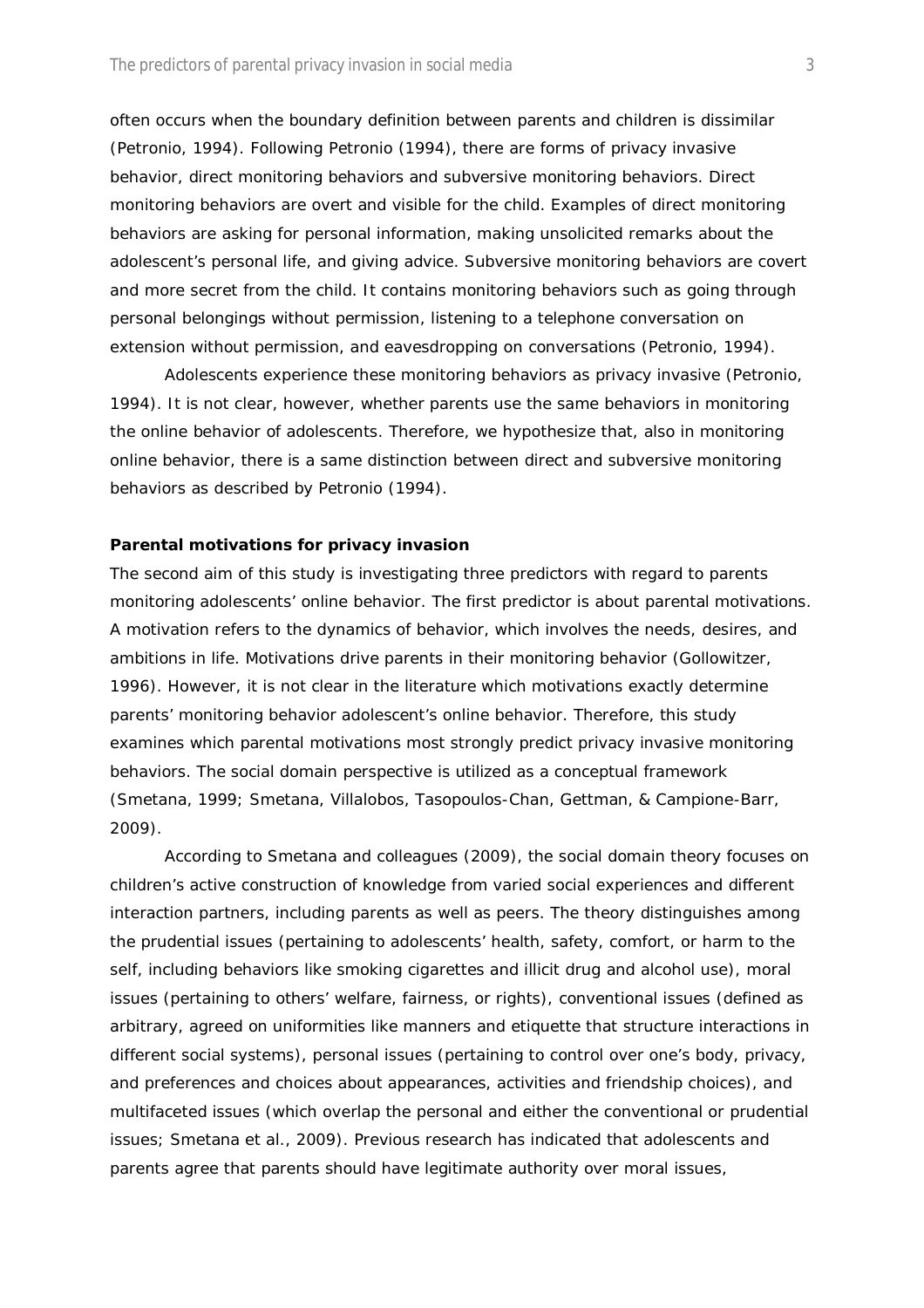conventional issues, and prudential issues. However, they disagree about whether parents legitimately can control personal, and to some extent, multifaceted issues (Smetana et al., 2006).

Parents have different motivations for their monitoring behaviors due to their concerns about the online behavior of their children (Dehue, Bolman, & Vollink, 2008; Subrahmanyam & Greenfield, 2008; Youn, 2008). Based on scientific literature, there are three parental concerns regarding Internet use of adolescents, which include prudential issues and one moral issue. The first concern is about online privacy of their children. According to the social domain theory, this is a prudential issue (Smetana et al., 2006). Many parents believe that adolescents are not as careful as they should be with disclosing personal information online (Lenhart & Madden, 2007; Youn, 2008). Another prudential issue refers to parents concerns about the extent to which children are exposed to sexual content, including pornography, sexual photos, movies, and advertising (Greenfield & Yan, 2006; Liau, Khoo, & Ang, 2008). Many children between ages 8 and 16 have viewed pornography on the Internet (Subrahmanyam & Greenfield, 2008). Such experiences by adolescents who have not yet developed a full maturity could pose negative impacts on adolescent development, and could potentially manifest in their social interactions with peers, their sexual activity, and their emotional development (Greenfield & Yan, 2006; Subrahmanyam & Greenfield, 2008). The last parental concern is a moral issue about cyberbullying. Recently, a number of studies revealed that among children between 10 and 19 years old, 4-15% bullied, the percentage increasing with increasing age, and three to twenty-five percent had been bullied at least once via the Internet (Dehue, Bolman, & Vollink, 2008; Van de Bosch & Van Cleemput, 2008). The more parents hear about this new trend on the Internet, the more they want to protect their children from it (Dehue, Bolman, & Vollink, 2008).

As already mentioned above, parents and adolescents agree that parents should have legitimate authority over moral, conventional, and prudential issues. Therefore, we hypothesize that the attitudes toward direct monitoring behaviors are positively related, and that the attitudes toward subversive monitoring behaviors are negatively related to prudential, moral and conventional issues. On the other hand, parents and adolescents disagree about parental monitoring in the multifaceted issues. We hypothesize that the attitudes toward direct monitoring behaviors are negatively related, and that the attitudes toward subversive monitoring behaviors are positively related to multifaceted issues.

#### **Parenting characteristics and privacy invasion**

Besides several parental motivations, parenting style could be an predictor for parental privacy invasion in adolescents' online behavior. A balance between parents' authority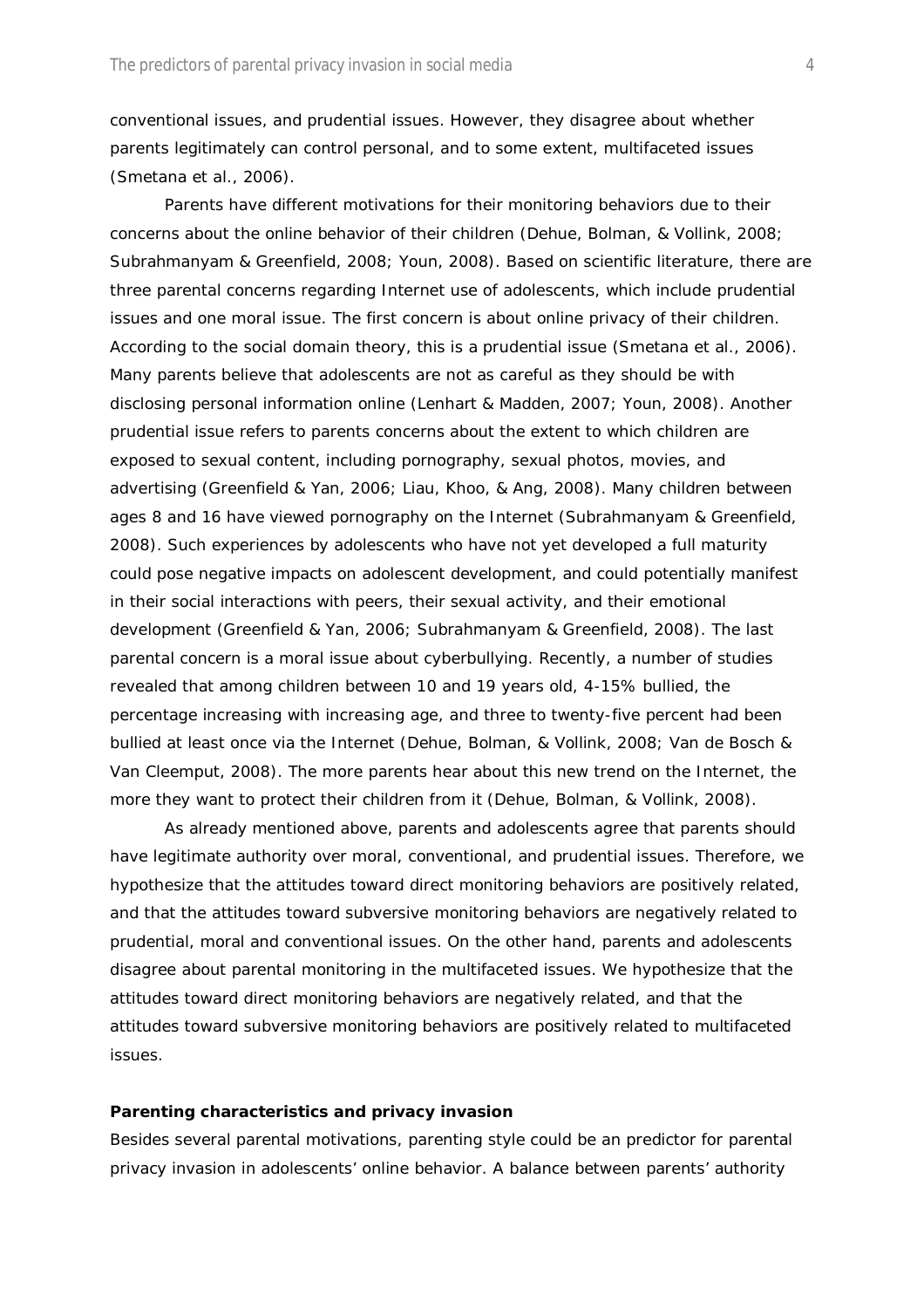and children's autonomy is necessary for effective parenting. The amount of autonomy parents actually grant their child depends on their general style of parenting (Smetana, Crean, & Campione-Barr, 2005). A mixture of parenting characteristics result in different parenting styles. However, little research examined this predictor in parental privacy invasion.

A common parenting style categorization is created fifty years ago by Diana Baumrind (Baumrind, 1991). She suggested that a parenting style is used to capture normal variations in parents' attempts to control and socialize their children. Normal parenting revolves around issues of *control.* Parental control refers to the claims parents make on their children to become integrated into society by maturity demands, behavior regulation (behavioral control) and the supervision of the child's activities (monitoring). Maccoby and Martin (1983) identified a second dimension of parenting behavior, parental *warmth.* This element is recognized by Baumrind and she consequently states that warmth refers to "the extent to which parents intentionally foster individuality, selfregulation by being attuned, supportive, and acquiescent to children's special needs and demands" (Baumrind, 1991).

In relation to regulating adolescents' online behavior, parental control is about setting rules based on the time, frequency and the location of Internet use. Parents who are highly controlling remain physically present during Internet usage of the child. Others require password information or demand that they become Facebook friends with their child (Yardi & Bruckman, 2011). Controlling behavior is also checking browser history, installing control software, or sending the child's email forward to their own inbox, with or without the child's permission (Wang, 2005). Parental warmth refers to creating a safe environment where the child can raise questions about Internet usage and talk about potential difficulties or personal information. Parents use an understanding and supportive attitude towards their child and, for example, they recommend specific websites while surfing together on the Internet (Valcke et al., 2010). Current studies have rarely examined whether the parenting characteristics of control and warmth are a predictor for the way parents monitor their child's online behavior.

Looking at the definition of privacy invasion, it might be that parental control, using strict guidelines and demands, is associated with both direct and subversive monitoring behaviors. The parent likes to stay informed about the child's online activities, with or without the child's cooperation. In addition, when parents create an open atmosphere and warmth is their key characteristic, subversive monitoring behaviors are not used a lot. Besides, it is also possible that direct monitoring will only occur in dialogue. Due to communication and trust, the parent can obtain relevant information. These assumptions can be translated into two hypotheses. Firstly, parents accept both direct and subversive monitoring behaviors more when they use more parental control.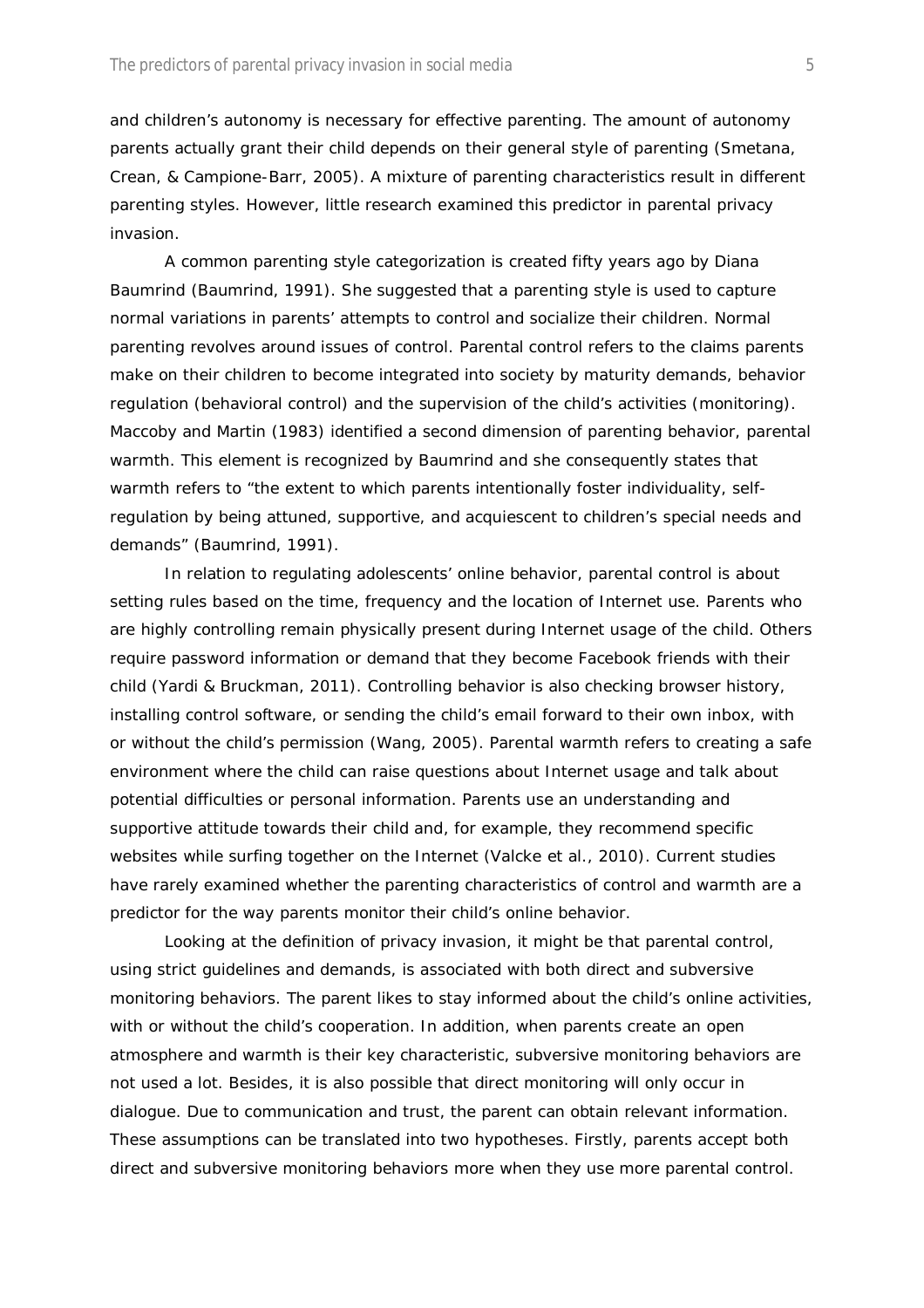The second hypothesis states that parents accept direct monitoring behaviors more and subversive monitoring behaviors less, when they use more parental warmth.

#### **Parental comfort with social media and privacy invasion**

The last possible predictor in this study focuses on the parental comfort with social media technology. Media scholars have long been interested in the way parents oversee media use by their children (Livingstone, 2007). For many adolescents, it is largely taken for granted that one must be connected and available to peers at all times through social media sites (Lenhart & Madden, 2007). Parents, on the other hand, use the Internet and social media sites less often. Yet, parents' use of social media is increased and nowadays at least half of the adults in the age of 25-55 years are active on social media sites (Plat, 2011). This increase can be confirmed by the fact that, in the last few years, there has been an enormous growth in the Internet use among older generations. The highest growth is among adults in the age of 50 and older. Possible reasons why social media use increased is the reconnection with people from their past or provision of a powerful network to embark on a new career (Zickuhr, 2010). However, social media usages among parents could also bridge generational gaps, namely by sharing online information across different generations divides (Madden, 2010).

Although the Internet use is increased among adults, one thing seems to remain the same: young people experience the technology in their lives much differently than their parents do, and this can be a source of tension in family life (Wang, Bianchi, & Raley, 2005). Based on these findings, it can be assumed that there is a generation gap between parent's and adolescent's use of social media sites (Kvasny, 2006). This generation gap is maintained by the amount of digital expertise, which includes experiences and knowledge about digital media (Ribak, 2001). Subsequently, this influences the amount of comfort a person feels in using the Internet and social media.

Parents believe that children need the Internet and social media for academic purposes and their individuation process. On the other hand, greater Internet usage raises parental concerns about the possible online dangers as well as negative physical and psychological effects (Wang, Bianchi, & Raley, 2005). Concerns about the effects of the Internet on children are similar to those expressed about other media, such as television. The majority of parents report that children are subject to family rules about television. Unlike television, where parents and children are equally skilled in using the technology, social media presents new challenges to parent's ability to supervise their children's usage. In fact, a study found that 64% of online youth say they know more about the technology than their parents, and 66% of parents agree (Wang, Bianchi, & Raley, 2005). This indicates that parents are less familiar and experienced with the use of social media sites and have therefore less comfort with these technologies.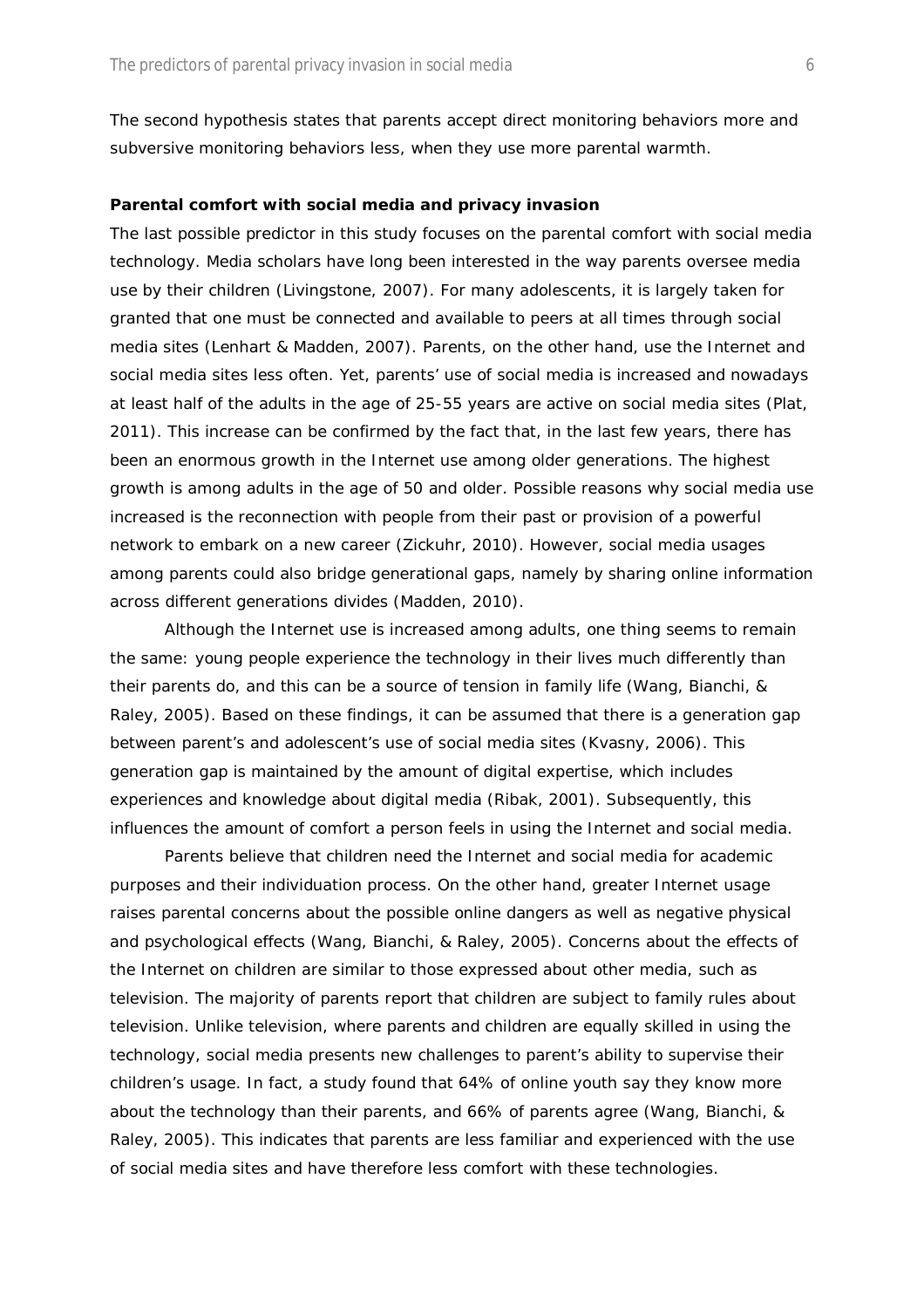Parents adopt different strategies for dealing with this gap in knowledge and experience. Parents indicate they use several methods in monitoring their child, namely they check what their child posted online and which websites their child visited (Rideout, 2007). The majority of parents (87%) indicate that they check the list of friends in the social network pages of their child and 82% of the parents looks at their child's online profile.

Little is known about whether parental comfort with social media technologies is a predictor for parental privacy invasion in adolescents' online behavior. Research suggests that parents who are more comfortable with social media technology track their children's activities easily (Abril, 2007). These parents also discover personal information of the adolescent. This enables the adolescent to give the impression that their privacy is violated (Abril, 2007). This subversive behavior of privacy invasion might be characteristic for parents with more comfort with social media technologies. It is also stated that parents who are less comfortable set ineffective rules, which can be easily disabled by their children, or do not set rules at all (Çankaya & Odaba, 2009). To still monitor the adolescents' online behavior, these parents need to ask in a direct way what their child is doing online. Therefore, direct monitoring behaviors might be characteristic for parents with less comfort. In this study, we hypothesize that parental comfort with social media technology is positively related to subversive monitoring behaviors and negatively related to direct monitoring behaviors.

In sum, previous studies present some useful information about parental monitoring behaviors, motivations of parents for privacy invasion, the role of parenting characteristics and parental comfort with social media technologies. There is, however, no clear and well-founded information about how and why parents commit privacy invasion in their children's online behavior and whether parenting characteristics and parental comfort with social media technologies are possible predictors for privacy invasion of parents. In addressing these gaps in literature, we focus on parents with adolescents in the age between 14 and 17 years because they use social media, in particular, more than younger children (Plat, 2011).

#### **Method**

#### **Participants**

Participants consisted of 73 parents with children in the age of 14-17 years, selected from different parts in the Netherlands. It is, however, not known from which towns the participants came from, due to the use of an Internet questionnaire. Most parents (72.6%) had one child in the age of 14-17 years and the rest had two or more children in this age range. Most children (87.6%) in these families lived with both parents, with the rest of the sample (12.4%) being divided among other family structures (e.g., mother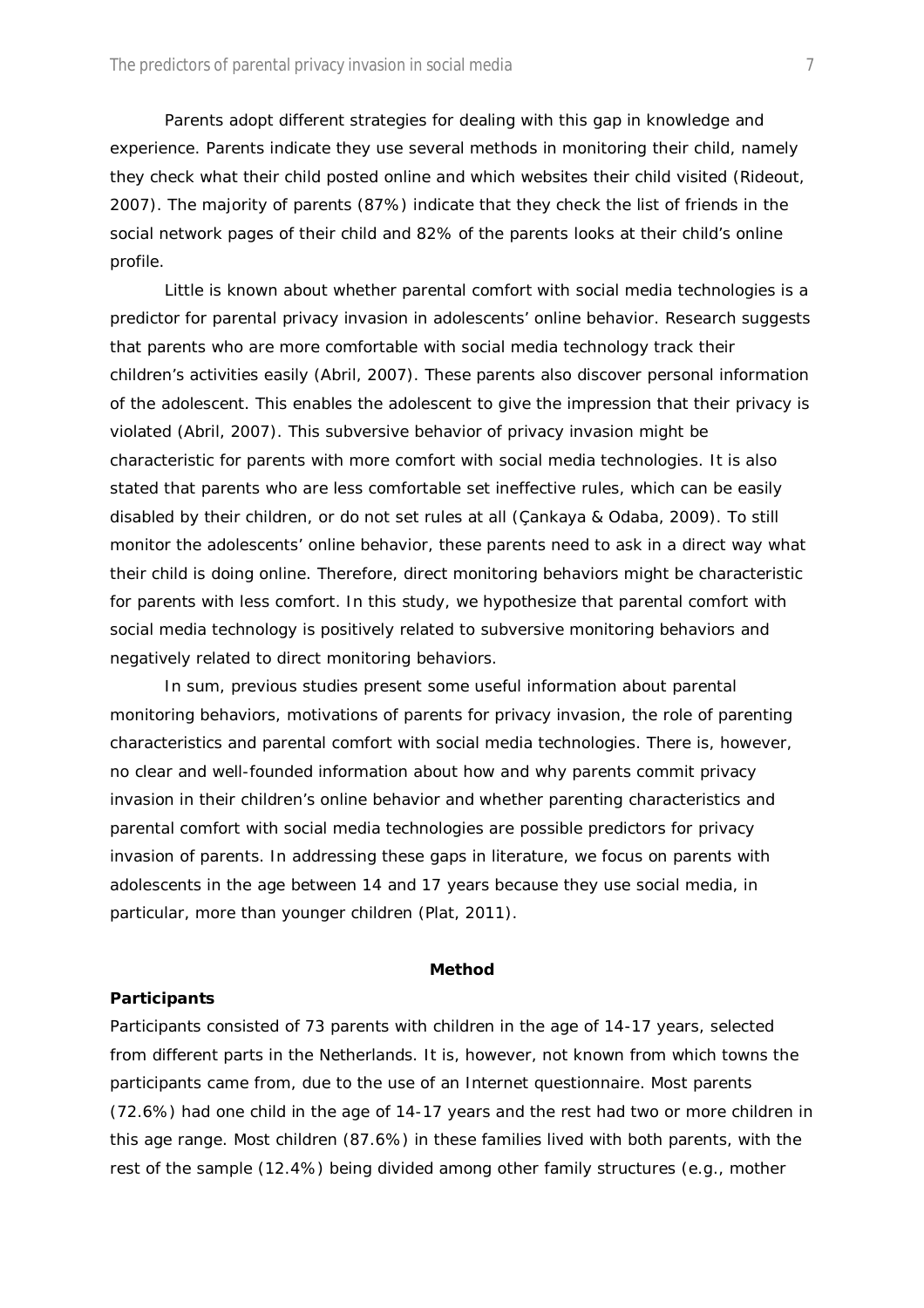only, mother and stepfather, etc.). Among the 60 participants (53 mothers and 20 fathers), everyone used the Internet and 57.5% of the parents and 93.2% of their children used social media. The educational level of the fathers and mothers could be differentiated as 24.7% low education, 56.2% middle education and 56.2% high education, respectively.

#### **Measures**

This study measured the predictors for the parental attitudes toward privacy invasion in children's online behavior. Four constructs were investigated among parents: parental attitudes toward monitoring behaviors (direct and subversive), parental motivations, parenting characteristics and parental comfort with social media technology. The questionnaire that was used to collect data is partly based on existing questionnaires and constructed by the researchers. The first part of the questionnaire contains background questions about the parent and child characteristics, including age of the children, education level of the parents, and family setting.

*Frequency and type of social media use* was measured with one novel scale to get a perspective on the social media use of parents and their view on the social media use of their children. This 'Social media-using scale' contained 8 items about parents' own use and 8 items about their children's social media use. There were 7 items with yes/no response options about their awareness of, their knowledge about and their usage of social media. An example of one item was: 'Do you know about the existence of Facebook?'. There was one item about frequency of use with 5 response options (*Never, 1-3 times a week, 3-6 times a week, 7-10 times a week, 10 or more times a week*). This item stated: 'How many times a week do you use social media sites?'.

*Parental attitudes toward monitoring behaviors* were measured with one novel scale, which was subdivided by direct and subversive monitoring behaviors, as inspired by Petronio (1994). The 10-item 'Monitoring scale' is a 5 point Likert scale with items ranging from 1 (*Totally disagree*) to 5 (*Totally agree*). Originally there were five items in the direct scale and five items in the subversive scale. However, the factor analysis in this study showed that eight items measured the attitudes toward direct monitoring, and two items measured the attitudes toward subversive monitoring behaviors. An example of an item that measured the attitudes toward direct monitoring behavior is: 'I find it important that parents are sitting next to the child when he/she is using social media'. An example of an item that measured the attitudes toward subversive monitoring behavior is: 'I find it important that parents check the websites children visited, without the child knowing about it'. The appearance of both monitoring behaviors can be determined. The overall reliability of this subscale is interpreted as very good, Cronbach's α = .87. The reliability of the eight items in the direct monitoring behavior subscale is also very good,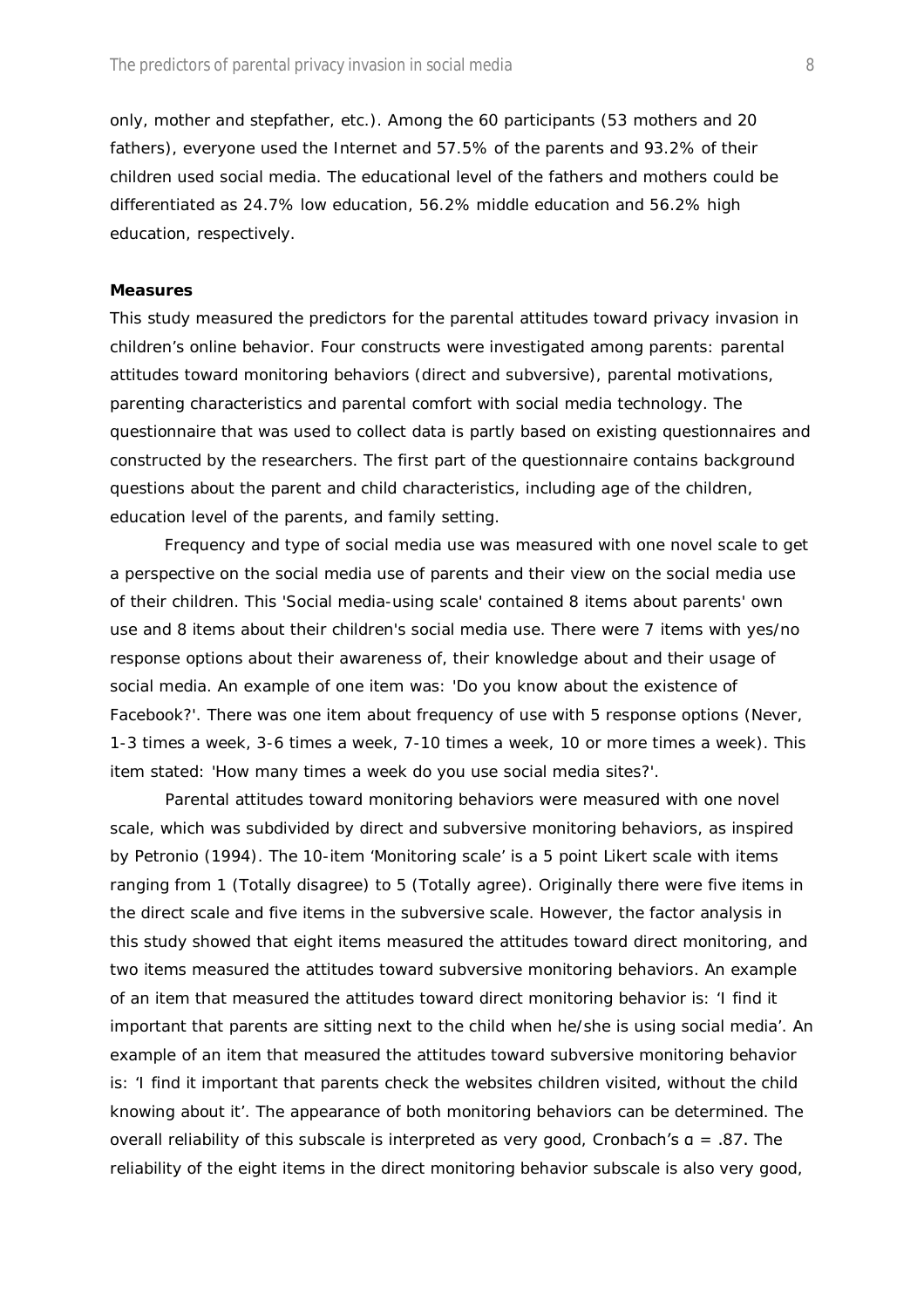Cronbach's  $a = .86$ . For the subversive monitoring behavior subscale a correlation was calculated, because this subscale exist of two items, the correlation was interpreted as strong, *r*(73) = .49, *p* < .01.

*Parental motivations* were measured with a 30 item self-constructed subscale. This subscale contained motivations of four domains-specific issues, including moral, prudential, conventional, and multifaceted issues. The multifaceted issues contained two prudential-personal issues and a personal-conventional issue. Each item in this subscale had a statement about an issue, in which the parents could indicate which monitoring behaviors were OK to use in order to obtain information about these aspects of their children's' lives. The statement of the moral issue was about cyberbullying, namely: 'A parent is worried about the fact that his/her child is probably bullying another child on social media sites. Is it OK that the parent…'. The parents could then answer 5 items about direct and subversive monitoring behaviors, which of them where OK to use in order to obtain information. Examples of the monitoring behaviors were: asking the child (direct monitoring), looking on the social media sites of the child (subversive monitoring), checking the Internet sites on the computer after the child has been on it (subversive monitoring), watching the child when he/she is on the social media sites (direct monitoring) and asking the child if he/she can show the parents his/her social media sites (direct monitoring). The other issue-statements in the questionnaire were: 'A parent is worried about the personal information that the child presents on social media sites' (prudential issue), 'A parent is worried that the child is not following the rules about which music he/she listens on the social media sites' (conventional), 'A parent is worried about the opportunity that the child sees sexual sites' (multifaceted), 'A parent is curious about the friendships a child has on the social media sites' (multifaceted), and 'A parent has a feeling that the child is not always honest about what he/she is doing on social media sites' (multifaceted). The moral, prudential and conventional issues had all one issue-statement and were each measured through five items. The multifaceted issue, existing out of three issue-statements, was measured through fifteen items. A 5-point Likert scale was used, the items ranged from 1 (*Not OK*) to 5 (*OK*). By calculating mean scores for each domain-specific issue, it is determined which parental motivations most strongly predict parental attitudes toward monitoring behaviors. Based on the differences in the domain-specific issues, a Cronbach's Alpha was calculated for each issue. The overall reliabilities of this subscale were interpreted as acceptable. The Cronbach's Alpha of each issue in the subscale consisted out of .79 for the moral issue, .71 for the prudential issue, .80 for the conventional issue and .86 for the multifaceted issues.

*Parenting characteristics* were measured by the 'Internet Parenting Style Instrument (IPSI)' of Valcke and colleagues (2010). This instrument reflects the parental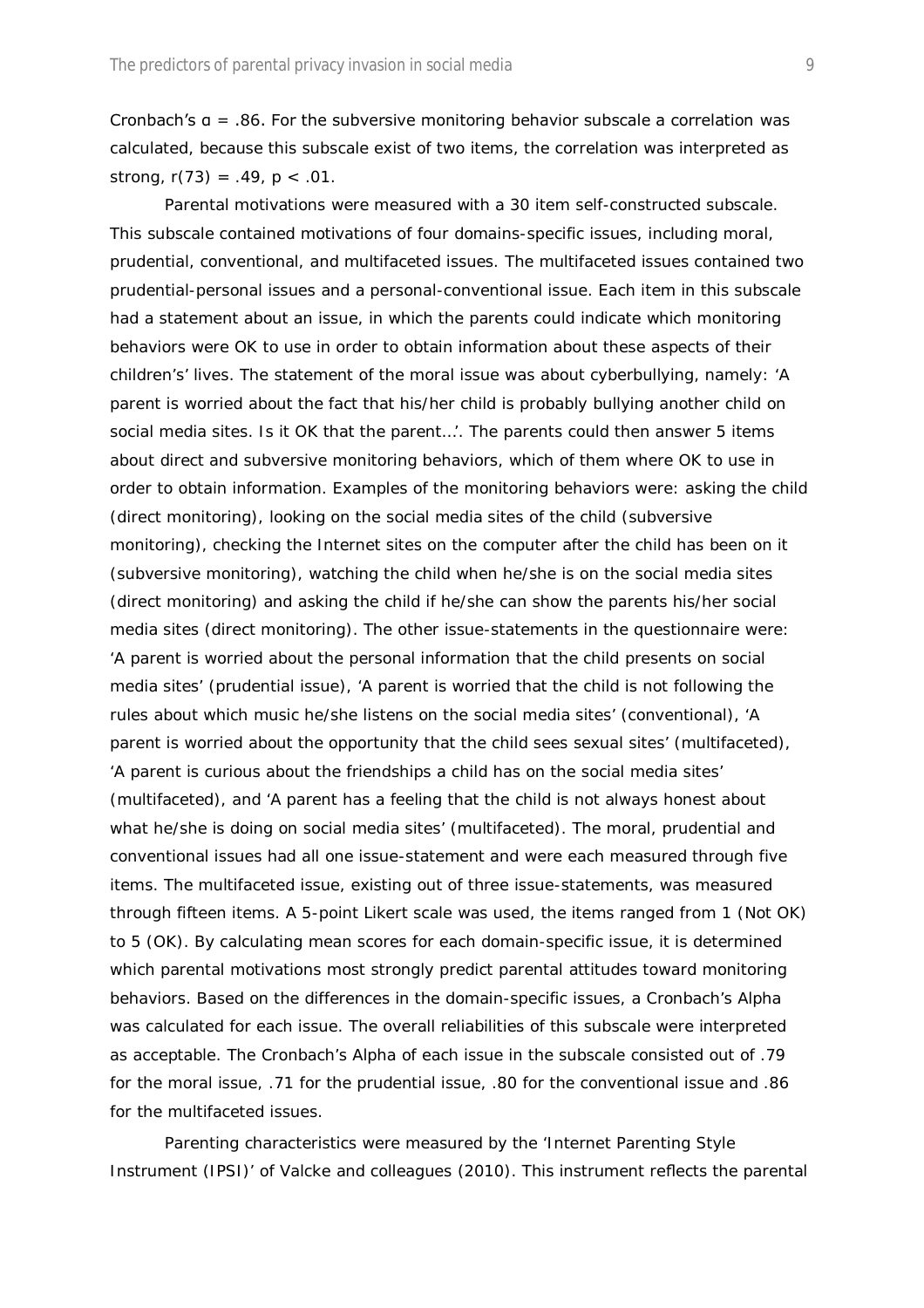warmth and control variables and it is a 5-item Likert scale with 25 items ranging from 1 (*Never*) to 5 (*Always*). Parental control was studied through 11 items with statements about supervision, stopping Internet usage and Internet usage rules. An item-example is: 'I'm around when my child surfs on the Internet'. Parental warmth was studied through 14 items about communication and support. An item-example is: 'I explain Internet rules to my child'. The Internet parenting style questionnaire reflected a good reliability. Cronbach's alpha of the parental warmth subscale was .90. Cronbach's Alpha of the parental control subscale was .78.

*Parental comfort with social media technology* was measured by one novel scale. The scale existed out of 7 items, where a 5-point Likert scale was used, ranging from 1 (*Totally disagree*) to 5 (*Totally agree*). An example of an item is: 'I'm confident that I can control my personal information that I put on social media sites'. The reliability of this subscale is interpreted as good, Cronbach's α = .77.

#### **Procedure**

The participants in this study were recruited via the Internet. Through an advertisement on the site of the Open University of Amsterdam, many respondents contacted one of the researchers by e-mail. Other respondents out of the researchers' network were approached directly by e-mail and this caused a snowball effect. Overall, there were 73 parents that reacted on the advertisement and email solicitations. Researchers informed the parents about the research and gave instructions for the Internet questionnaire. The questionnaire took approximately 15 to 20 minutes. The respondents received an email with the link to the questionnaire and were asked to complete the questionnaire within a certain timeframe of two weeks. Further, there were no dropouts of respondents. After completing the study, participants were thanked for their participation and debriefed.

#### **Statistical analyses**

To test the aforementioned hypotheses, this study performed a factor analysis and several hierarchical regression analyses. Firstly, we examined the parental monitoring behaviors of privacy invasion. To investigate the operationalization of privacy invasion in two parental monitoring behaviors, direct and subversive, a factor analyses was performed. This statistical analysis established a two-factor structure for the parental monitoring behaviors, i.e. a two dimensionality of factors within the construct privacy invasion. Based on this distinction, further hypotheses could be examined.

Six hierarchical regression analyses were run to examine the effects of 1) parental motivations, 2) parenting characteristics and 3) parental comfort with social media technologies on the attitudes toward direct and subversive monitoring behavior as the dependent variable. Each predictor contained two analyses, one for the relation with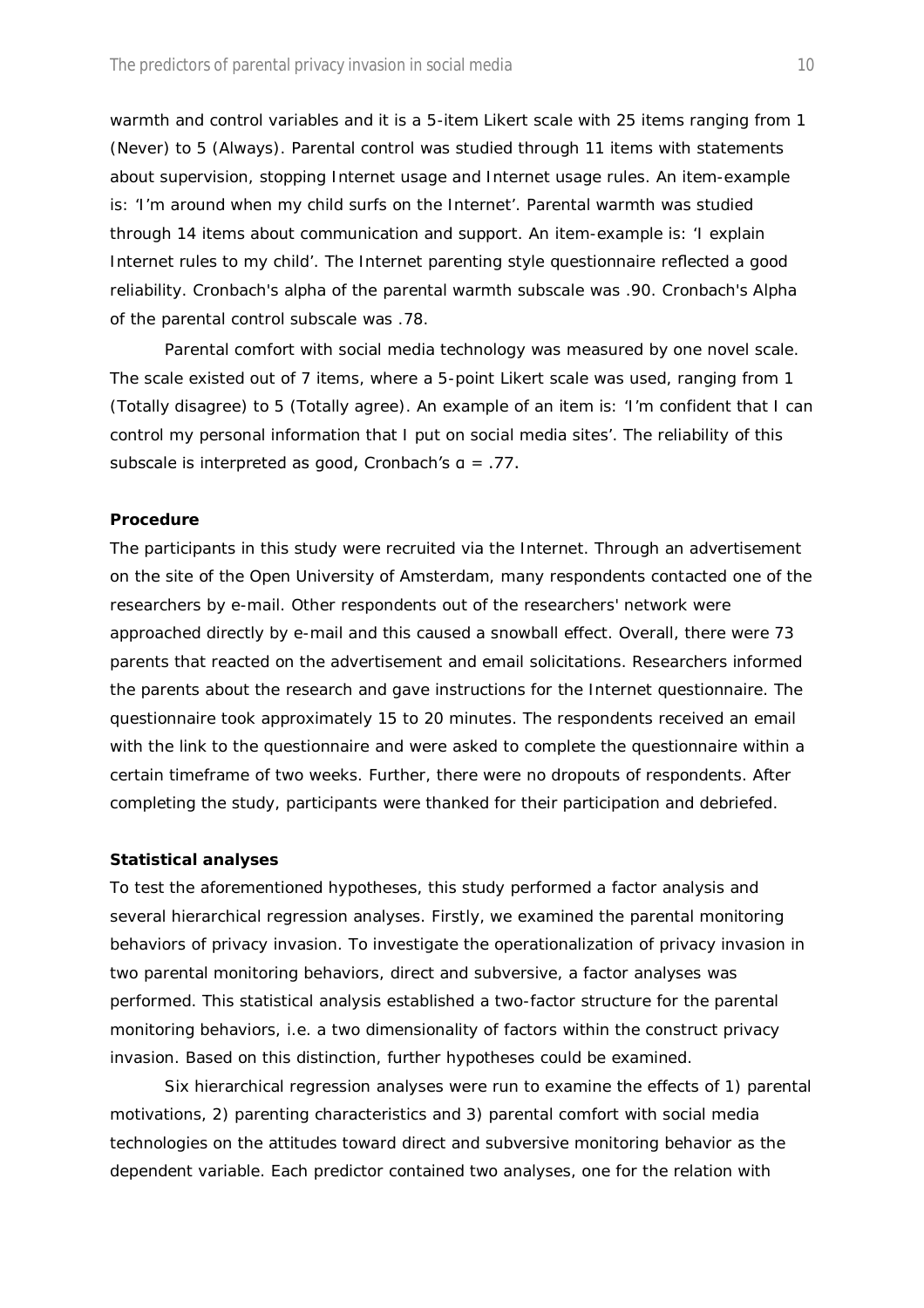direct- and one for the relation with subversive monitoring behaviors. Parent's gender was entered in the first block to control for their effects.

#### **Results**

The descriptive statistics of the demographic variables can be viewed in Table 1. Several analyses were conducted to investigate whether the characteristics of the parents and their family situation was related to the attitudes toward direct and subversive parental monitoring behaviors. For the variable family composition, a one-way ANOVA showed a significant effect for the attitudes toward both direct monitoring behaviors,  $F(1, 70) =$ 7.93, p < .05 and subversive monitoring behaviors, *F*(1, 70) = 5.91, *p* < .05. This indicated that there was a significant difference between the two-parent family condition  $(M = 2.82, SD = .72)$  and the one-parent family condition, divorced or widower  $(M = 100)$ 1.96, SD = .75). There were no significant differences between fathers and mothers in their attitudes toward direct or subversive monitoring behaviors, nor were differences found between the education levels (MBO, HBO and WO) of parents.

There were no significant differences found between Facebook, Hyves and Twitter for frequency or type of use among parents and children. Most parents were not very active users, namely 38% of the parents were a Facebook member, 19% were Hyves members and 27% uses Twitter. About 43% of the parents report that they never use their accounts and 23% uses their social media sites once or twice in the week. They report that their children use the social media sites much more often, 47,9% uses the social media ten times or more during the week.

Furthermore, all measures were checked for univariate normality with skewness < 2 and kurtosis <7 before conducting the main analyses. The data was screened for univariate outliers. There were no missing data. The minimum amount of data for factor analysis was satisfied, with a final sample size of 73 (20 fathers and 53 mothers).

#### **Parental attitudes toward monitoring behaviors**

The first hypothesis, which proposed a distinction in the attitudes toward parental monitoring behaviors (direct and subversive monitoring behaviors), was tested through a principle components analysis. The initial values showed that the first factor explained 45% of the variance, the second factor 11% of the variance, and a third factor 9% of the variance. The fourth and fifth factors explained both 7%. Three, four and five factor solutions were examined, using both varimax and oblimin rotations of the factor loading matrix. The two factor solution, which explained 56% of the variance, was preferred because of its previous theoretical support, the 'leveling off' of values on the scree plot after two factors, and the insufficient number of primary loadings and difficulty of interpreting the third, fourth and fifth factors. There was little difference between the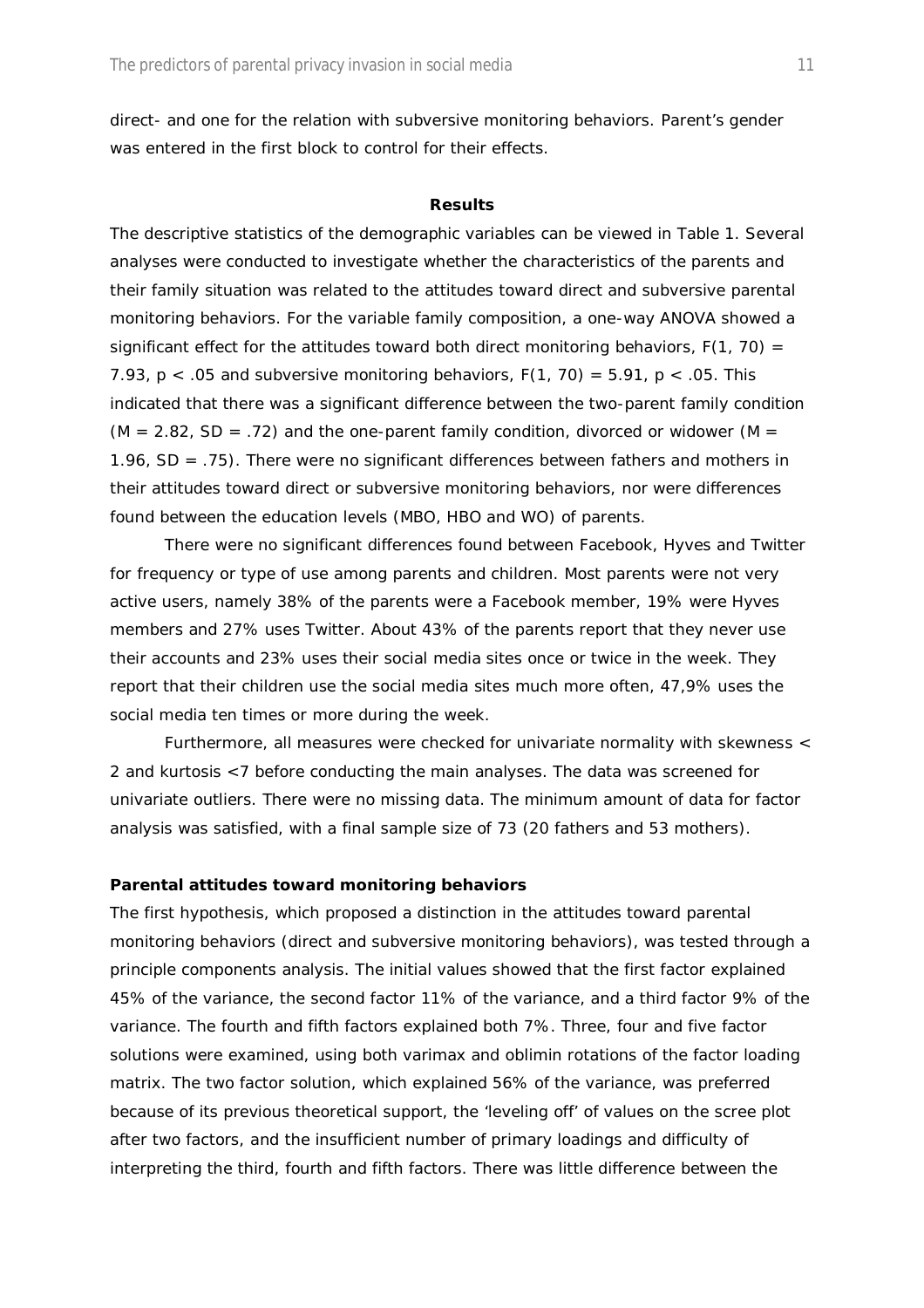varimax and oblimin solutions, thus both solutions were examined in the subsequent analyses before deciding on an oblimin rotation for the final solution. An Oblimin rotation provided the best defined factor structure; all items had primary loadings over .4.

None of the items were eliminated because they all contributed to one of the factors and succeeded in meeting the criteria of having a primary factor loading of .4 or above. There was not a simple factor structure because there were double loadings. The rotated factor matrix and items are reported in Table 2. The factor loadings for each of the (5-item) scales are unusually high and reveal what appear to be two differentiated factors.

The first factor, labeled Direct Monitoring, had positive loadings from .57 to .78 on eight items. Scores on this factor indicated attitudes toward acceptance of behavior of parents in which they monitor the online behavior of their child in a direct way, such as asking personal information, watching the child during Internet use, or giving advice. The second factor, labeled Subversive Monitoring, had positive loadings of .42 and .76 on two items. The item with a factor loading of .42 (I think it is important that parents monitor the websites the child visited without the child knowing about it) loaded actually higher (.60) on the Direct Monitoring factor. However, based on the face-valid content and the fact that one item in a subscale is not acceptable, the decision was made to include this item in the Subversive Monitoring factor. Scores on the subversive factor reflected actions of parents in supervising their children's Internet websites and also asking brothers and sisters for more information.

Internal consistency for the direct monitoring factor was examined using Cronbach's alpha. The alpha was very good, Cronbach's  $a = .87$ . No substantial increases in alpha for the direct monitoring scale could have been achieved by eliminating items. The subversive monitoring factor consisted out of two items and therefore a Pearson correlation was examined. There was a strong correlation, *r*(73) = .49, *p* < .05.

Overall, these analyses indicated that two distinct factors were underlying parental monitoring behaviors in the questionnaire, and that these factors were moderately internally consistent. An approximately normal distribution was evident for the composite score data in the current study, therefore the data were well suited for parametric statistical analyses. These results supported the hypothesized distinction between direct and subversive parental monitoring attitudes toward behaviors in social media use of adolescents.

#### **Parental motivations in attitudes toward parental monitoring behavior**

For the second variable 'parental motivations' (Hypothesis 2), we hypothesized that the attitudes toward direct monitoring behaviors are positively related, and that the attitudes toward subversive monitoring behaviors are negatively related to prudential, moral and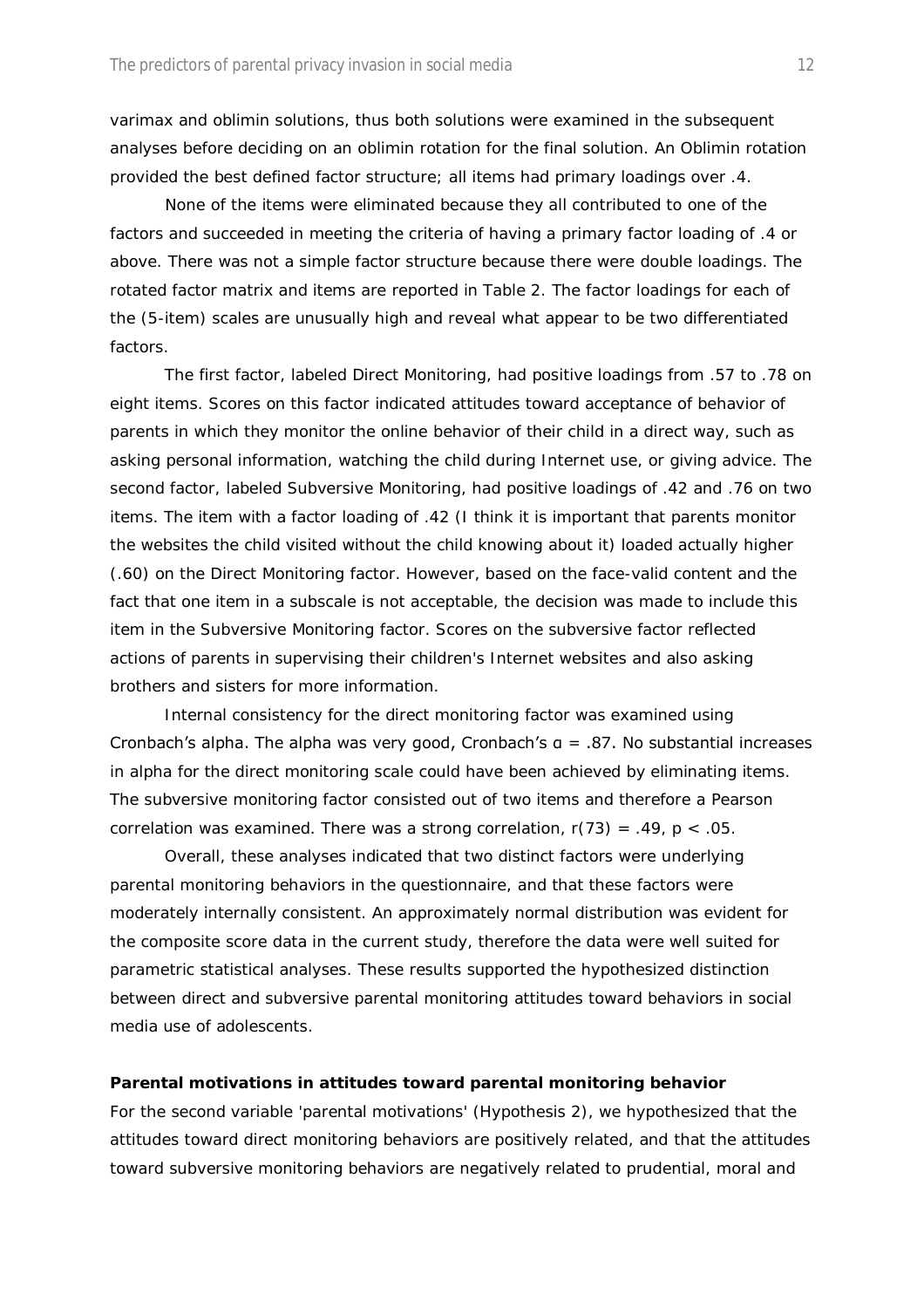conventional issues. We hypothesized further that the attitudes toward direct monitoring behaviors are negatively related, and that the attitudes toward subversive monitoring behaviors are positively related to multifaceted issues. These hypotheses were tested through two hierarchical regression analyses. In the first hierarchical regression analysis the attitudes toward direct monitoring behaviors of parents were predicted by the parents' gender at Step 1, by the four issues at Step 2, and two-way interaction effects in Step 3. These results are displayed in Table 4. In the second hierarchical regression analysis the attitudes toward subversive monitoring behaviors of parents were predicted by the parents' gender at Step 1, by the four issues at Step 2, and two-way interaction effects in Step 3. These results are displayed in Table 5. The means, standard deviations, and correlations between the studied variables are displayed in Table 3.

*Attitudes toward direct monitoring behaviors* were examined in the first regression analysis, to see whether there was a relationship with the issues of parental motivations. There were mostly significant positive correlations between the attitudes toward parental monitoring behaviors and issues. The attitudes toward direct monitoring behaviors and the prudential issue, including disclosing personal information online by the child, had no significant correlation. The results of the first step of the regression analyses indicated that gender of parents was not predictive of parents' attitudes toward direct monitoring behaviors. However, the issues of parental motivations, entered as a second step, contributed significantly to the model, explaining an additional part of the variance in the attitudes toward direct monitoring behaviors,  $\Delta R^2 = 0.25$ ,  $F(4, 67) = 5.64$ ,  $p = 0.00$ . This analysis revealed a positive significant main effect of the multifaceted issue,  $\beta = .42$ ,  $t(72) = 2.19$ ,  $p = .03$ . This indicates that when parents have concerns about a multifaceted issue, they belief that direct monitoring behaviors are more appropriate to use. This finding was inconsistent with our hypothesis. In the third step, ten interactions were calculated. This model did not explain a significant part of the variance compared to model two.

*Attitudes toward subversive monitoring behaviors* were examined in the second regression analysis to see whether there was a relationship with the issues of parental motivations. There were mostly significant positive correlations between the attitudes toward parental monitoring behaviors and issues. The attitudes toward subversive monitoring behaviors and the conventional issue, including the child not obeying the rules about which music he/she listens on social media sites, had no significant correlations. The results of the first step of the regression analyses indicated that gender of parents did not contribute significantly to parents' attitudes toward subversive monitoring behaviors. However, the issues of parental motivations, entered as a second step, contributed significantly to the model, explaining an additional part of the variance in the attitudes toward subversive monitoring behaviors,  $\Delta R^2 = 0.26$ ,  $F(4, 67) = 5.86$ ,  $p = 26$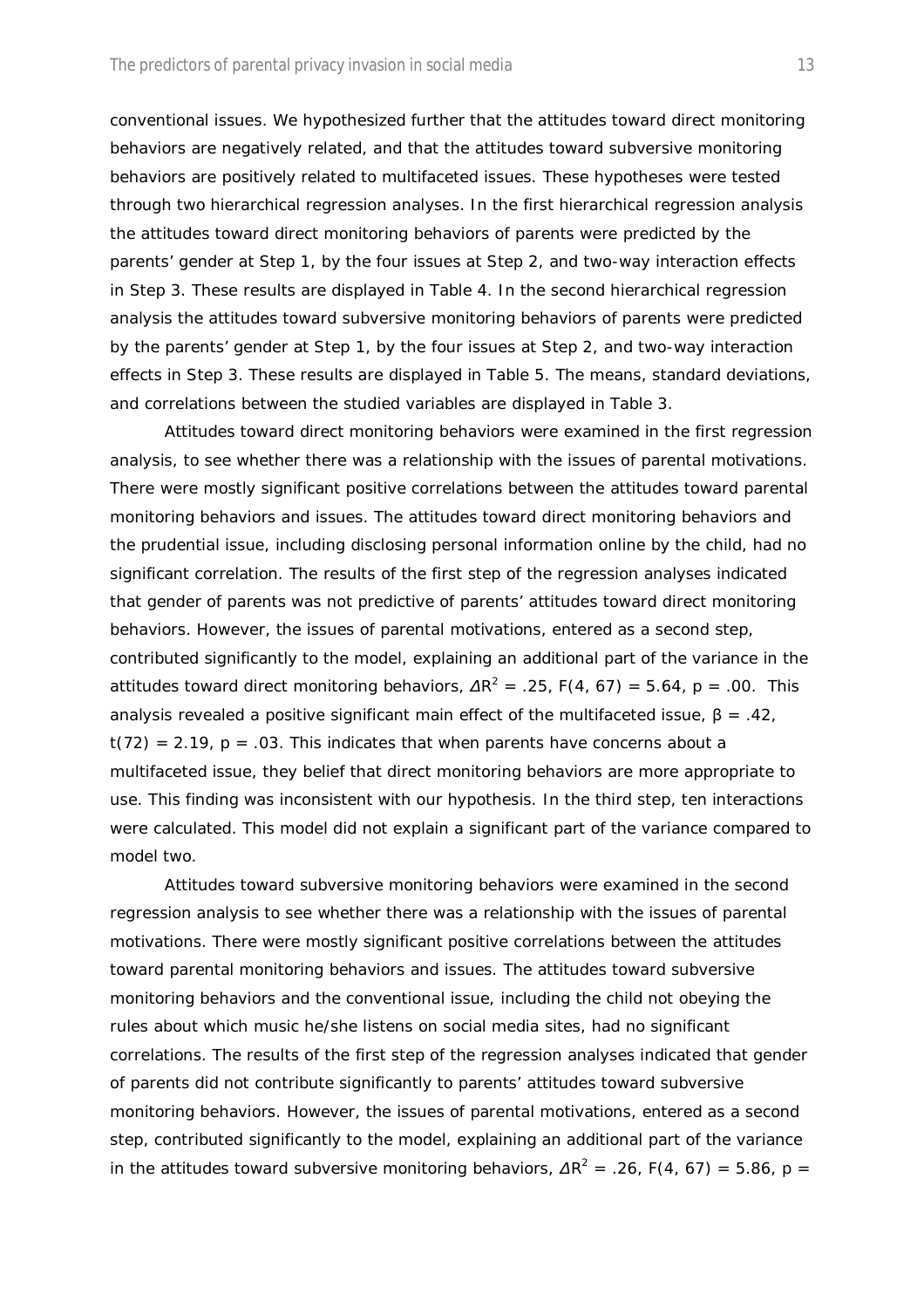.01. This analysis revealed a positive significant main effect of the multifaceted issue,  $\beta$  =  $.62$ ,  $t(72) = 3.21$ ,  $p = .00$ . The more a parent was concerned about the multifaceted issue, the more the parent believed that it was justified to use subversive monitoring behaviors. Attitudes toward subversive monitoring behaviors was negatively related to the conventional issue,  $β = -.31$ ,  $t(72) = -2.07$ ,  $p = .04$ . This meant that the more a parent was concerned about the conventional issue the less the parent believed it was justified to use subversive monitoring behaviors. In the third step again ten interactions were calculated. This model did not explain a significant part of the variance compared to model two.

Overall, the attitudes toward direct and subversive monitoring behaviors were more accepted by parents when they were concerned about multifaceted issues. When parents were concerned about a conventional issue, they believed it was less justified to use subversive monitoring behaviors. The hypothesis, whether direct monitoring behaviors were more, and subversive monitoring behaviors were less accepted by parents when they are concerned about moral, prudential and conventional issues, was therefore rejected. However, the hypothesis, whether direct monitoring behaviors were less, and subversive monitoring behaviors were more accepted by parents when they are concerned about multifaceted issues, was partly retained.

#### **Parenting characteristics in attitudes toward parental monitoring behavior**

For the variable 'parenting characteristics' (Hypothesis 3), we hypothesized that direct monitoring behaviors were more accepted by parents who use more parental control. Further, subversive monitoring behaviors were less accepted by parents who use more parental warmth. These predictions were tested through two hierarchical regression analyses. The first regression analysis examined whether the attitudes toward direct monitoring behaviors of parents were predicted by the parents' gender at Step 1, by parenting characteristics (parental warmth and parental control) at Step 2 and two-way interaction effects between gender and parenting characteristics in Step 3. The results are displayed in Table 6. The second hierarchical regression examined the same only for subversive monitoring behaviors, these results are displayed in Table 7.

*Attitudes toward direct monitoring behaviors* and the parenting characteristics warmth and control were examined in a third regression analyses. Only the characteristic parental control correlated positively and significantly on both direct and subversive monitoring behaviors. This indicates that the higher parents score on parental control, the higher they score on the attitudes toward direct and subversive monitoring behaviors. The results of the first step showed that gender of parents did not contribute significantly to parents' attitudes toward direct monitoring behaviors. However, parental control and parental warmth, entered as a second step, contributed significantly to the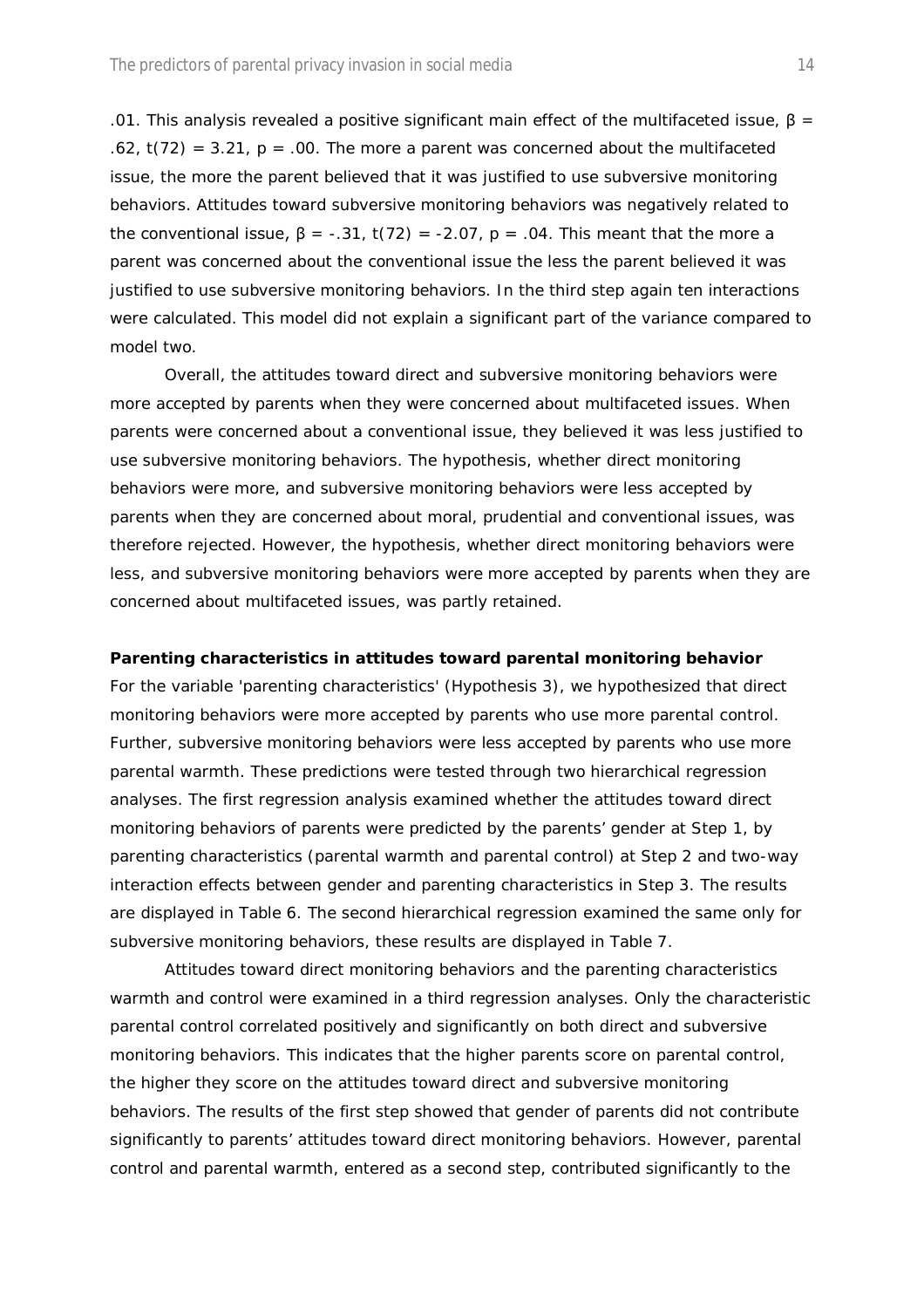model, explaining a significant proportion of the variance in the attitudes toward direct monitoring behaviors,  $\Delta R^2$  = .51,  $F(2, 69)$  = 36.66,  $p$  = .001. This step revealed a positive significant main effect of the parental control characteristic, β = .82, *t*(72) = 7.29,  $p = 0.00$ . This indicated that the higher parents score on parental control, the more the parents believes it is justified to use direct monitoring behaviors. The parental warmth characteristic wasn't a significant predictor for direct monitoring behaviors. In the third step, the interaction between parental control and parental warmth did not contribute significantly to the model.

*Attitudes toward subversive monitoring behaviors* and the parenting characteristics control and warmth were examined in a regression analysis to see whether there is a relationship between these variables. The results of the first step of the regression analyses indicated that gender did not contribute significantly to parents' attitudes toward subversive monitoring behaviors. However, parental control and parental warmth, entered as a second step, contributed significantly to the model, explaining an significant proportion of the variance in the attitudes toward subversive monitoring behaviors,  $\Delta R^2$  = .17, *F*(2, 69) = 7.03, *p* = .00. This step revealed a positive significant main effect of the parental control characteristic,  $\beta = .55$ ,  $t(72) = 3.74$ ,  $p =$ .001. When parents scored high on control, they believed it was more justified to use subversive monitoring behaviors**.** Further, there was a negative significant effect of the parental warmth characteristic,  $\beta = -.34$ ,  $t(72) = .2.29$ ,  $p = .03$ . This means that when parents scored high on warmth, they believed it was less justified to use subversive monitoring behaviors. The interaction between gender and the parenting characteristics and between the both parenting characteristics, warmth and control, included in the third step, was not a significant contribution to the model.

In summary, parental control and the attitudes toward direct and subversive monitoring behaviors were positively related. Therefore the hypothesis, whether direct and subversive monitoring behaviors are more accepted by parents who use predominantly parental control, was retained. Parental warmth was only negatively related to the attitudes toward subversive monitoring behaviors. No relationship was found with direct monitoring behaviors. Therefore, the second hypothesis, that the attitudes toward direct monitoring behaviors are more accepted than the attitudes toward subversive monitoring behaviors, when using more parental warmth, was rejected.

#### **Parental comfort in the attitudes toward monitoring behavior**

The fourth hypothesis, that parental comfort with social media technologies positively predicts the attitudes toward subversive monitoring behaviors and negatively predicts the attitudes toward direct monitoring behaviors, was tested through a hierarchical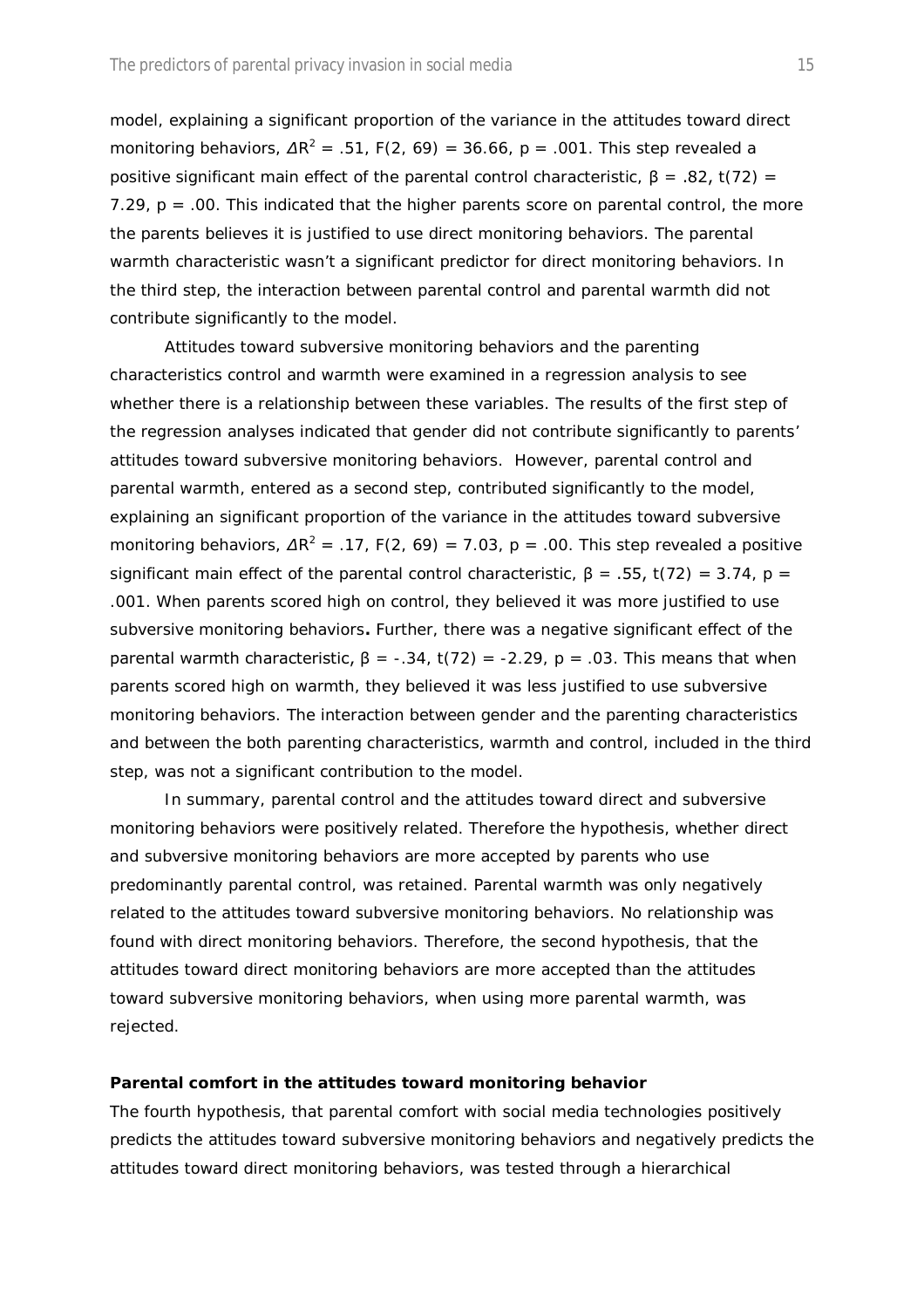regression analysis. The attitudes toward direct and subversive monitoring behaviors of parents were predicted by gender at Step 1, by parental comfort with social media technology at Step 2 and interaction effects in Step 3. The results of the attitudes toward the direct monitoring behaviors are displayed in Table 6 and the results of the attitudes toward the subversive monitoring behaviors are displayed in Table 7.

*Attitudes toward direct monitoring behaviors* and parental comfort with social media technology were examined in the fifth regression analysis. The results of the regression analysis showed no significant effects for gender in Step 1, for parental comfort with social media technology in Step 2, or for the interaction between gender and parental comfort with social media technology in Step 3.

*Attitudes toward subversive monitoring behaviors* and parental comfort with social media technology were examined in the last regression analysis. The results of the last hierarchical regression indicated that gender in Step 1, parental comfort with social media technology in Step 2, and the interaction between the aforementioned variables were not significant.

Due to the results, the hypothesis that parental comfort with social media technology positively predicts the attitudes toward subversive monitoring behaviors was rejected. The same applied for the attitudes toward direct monitoring behaviors. This indicated that parental comfort was not a predictor for the attitudes toward subversive or direct monitoring behaviors.

#### **Discussion**

This study examined the predictors of parental privacy invasion with regard to adolescents' online behavior when using social media. The recent growth of social media in the lives of adolescents causes much concern among parents about its impact on their children's development (Liau, Khoo, & Ang, 2008; Lenhart & Madden, 2007; Youn, 2008). In general, parents try to set rules and monitor the behavior, which in turn may foster feelings of privacy invasion in children (Kerr & Stattin, 2000; Hawk et al., 2008). Although several studies indicated that parents use diverse strategies to monitor children's online behavior, there is not much information about the predictors for the use of these strategies. Therefore, this study investigated which variables were potential predictors of parental privacy invasion in adolescents' online behavior. We expected that, in monitoring online behavior, we would observe a similar distinction between direct and subversive monitoring as described by Petronio (1994; Hypothesis 1). We also expected that the attitudes toward direct and subversive monitoring would be predicted by parental motivations inspired by the social domain theory (Smetana et al., 2009; Hypothesis 2), by parental warmth and control (Hypothesis 3) and parental comfort with social media technology (Hypothesis 4). Overall, we did identify a similar behavioral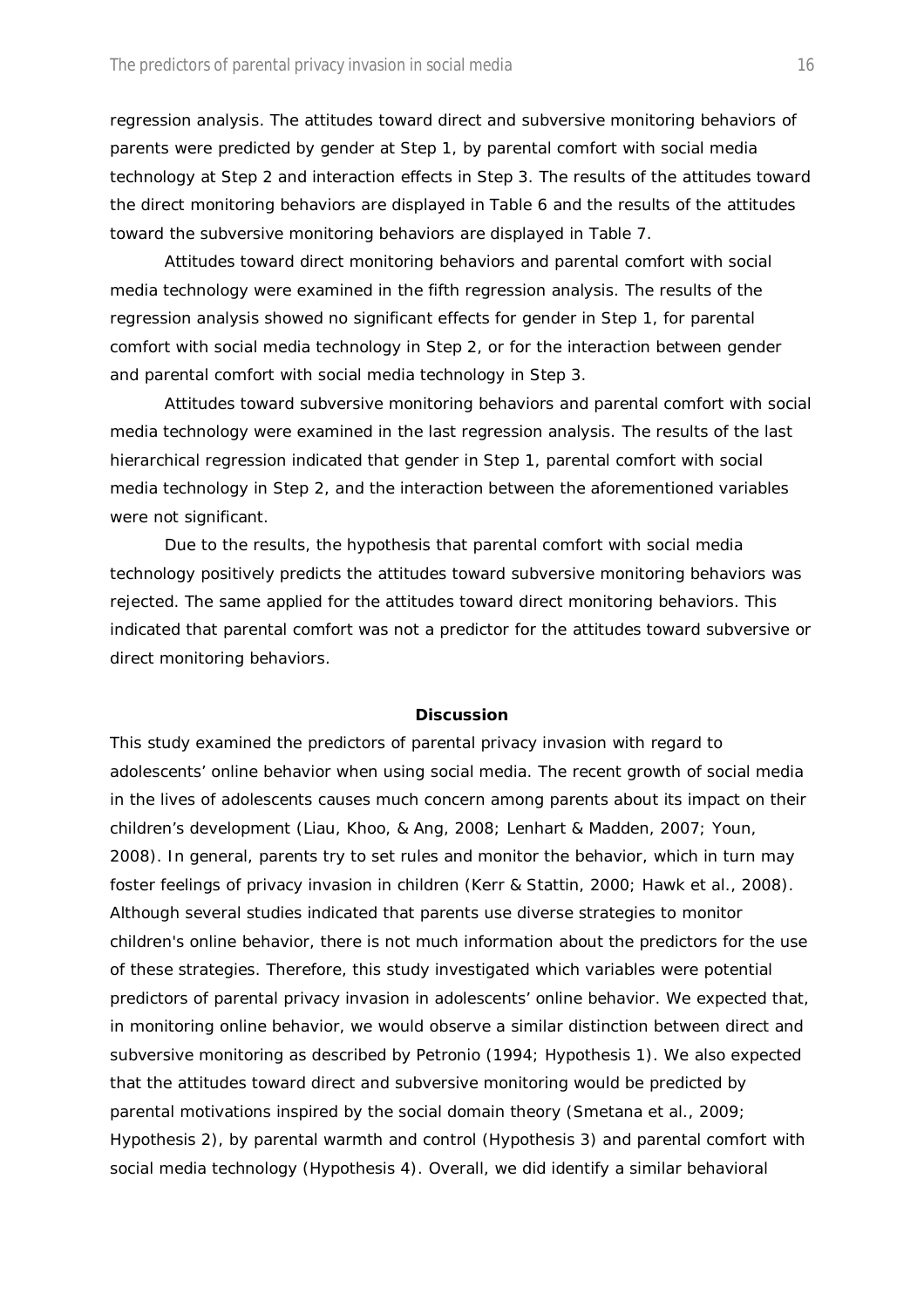distinction, as suggested by Petronio (1994), between the parental attitudes toward direct and subversive monitoring of children's online behaviors. Furthermore, some of the parental predictors of privacy invasive monitoring behaviors were found, including certain parental motivations and the parenting characteristics of warmth and control. There was no support found for the other predictors.

Supporting Hypothesis 1, there were two main factors underlying monitoring behaviors of parents in their children's online behavior. This indicated that parental attitudes toward direct monitoring behavior, like asking their child about his/her online behavior, and parental attitudes toward subversive monitoring behavior, like parents asking brothers and sisters about their child's online activities, were distinguished. This distinction generally matched the one suggested in earlier research by Petronio (1994) about offline behavior. However, a qualification of this finding is that it does not automatically imply that parents actually engage in both types of behavior. Looking at the mean scores which were normally distributed for both behaviors, it is still difficult to determine whether parents feel associated with both monitoring behaviors. A limitation, which called for caution in interpreting the additional results, was that the distinction in factors was weak. The subversive monitoring scale consisted only of two items, of which both items had double loadings above .4 on both factors. The item 'I think it is important that parents monitor the websites the child visited without the child knowing', was included in the subversive factor. Despite an inaccurate statistical underpinning, it was for two reasons necessary to include this item. Firstly, it strengthened the factor because, otherwise, it was only consisting out of one item. Secondly according to our opinion, it fitted inherently to the subversive factor. On the other hand, all factor loadings were above .4 on the Direct Monitoring factor and explained more than half of the variance in the scale. Therefore, it was also possible to use one underlying dimension. However, for this research we decided to interpret the results as a two factor finding. For future research, it is important to construct additional items that are more exhaustive of the different parental monitoring behaviors in the questionnaire. Further, generating and testing a more comprehensive list may yield further useful information about this distinction. It could also be useful to consider the child experience of parental monitoring behaviors, because they can perceive parental monitoring behaviors differently (Wang et al., 2005). Nevertheless, the other three hypotheses were examined based on the distinction made here.

The second hypothesis about parental motivations in the attitudes about direct and subversive monitoring behaviors was partly retained. Four different issues, inspired by the social domain theory (Smetana et al., 2009), indicated the parental motivations. These included moral, prudential and conventional issues, and their overlap in multifaceted issues. Parents and adolescents disagree about parental monitoring in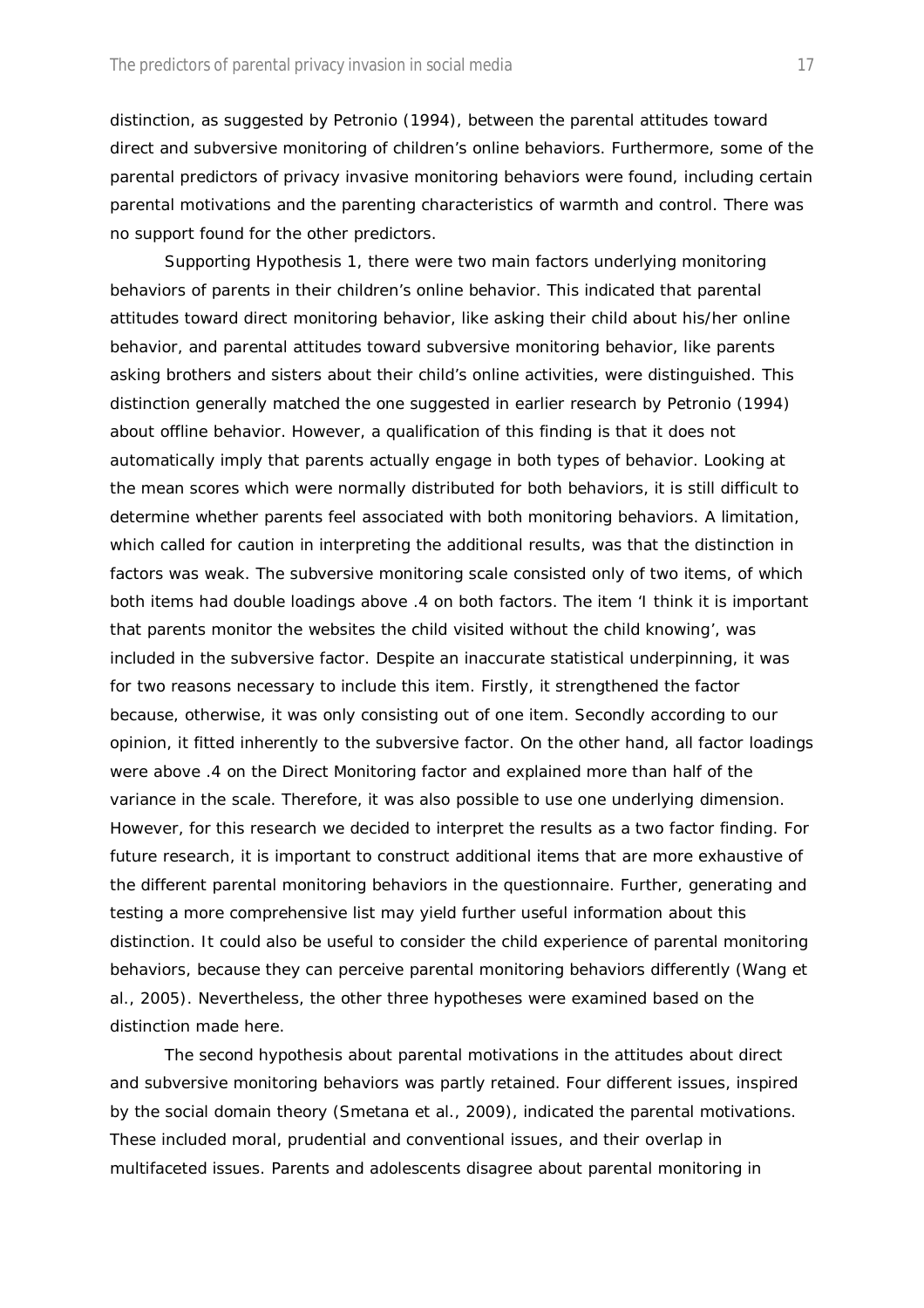multifaceted issues, because these contain an overlap of the personal and either the conventional or prudential domain (Smetana et al., 2009). We first hypothesized that the attitudes toward direct monitoring behaviors are positively related, and that the attitudes toward subversive monitoring behaviors are negatively related to prudential, moral and conventional issues. The findings indicated that the conventional issue ('A parent is worried that the child is not following the rules about which music he/she listens to on social media sites') was negatively related to the parental attitudes toward the acceptability of subversive monitoring behaviors. This result was partly in line with the social domain theory (Smetana et al., 2009) as only concerns about conventional issues predicted attitudes toward subversive monitoring behaviors, and not also the moral and prudential issues. An explanation for the fact that only the conventional issue is a predictor, is that parents and adolescents agree that parents should have legitimate authority over conventional issues. Further, we hypothesized that the attitudes toward direct monitoring behaviors are negatively related, and that the attitudes toward subversive monitoring behaviors are positively related to multifaceted issues. We found that the multifaceted issues predicted parental attitudes toward the acceptability of both direct and subversive monitoring behaviors. This suggested that, when parents were concerned about honesty, friendship or viewing pornography on social media, they thought it is justified to use both direct and subversive monitoring behaviors. This result was in line with the social domain theory. Parents and adolescents disagree about the parental authority concerning multifaceted issues. Therefore, while parents for example may see viewing pornography as a prudential issue, children may see it as a personal issue. According to Smetana and colleagues (2009), parents think they have the legitimate authority when it comes to moral, conventional or prudential issues. This disagreement between parents and adolescent explains the parent's attitude to still use both monitoring behaviors.

A limitation, specific for hypothesis 2, was first of all the limited amount of items for measuring the different issues. Only six issues were investigated, in which three of them where based on earlier research and the others did not have a proper theoretical basis. Therefore, it was difficult to indicate exhaustive conclusions about parental motivations. Further, it was not clear what the actual motivations of parents were, there were only situations asked in which parents were worried about a specific situation. Motivation is a broad concept and can't be measured by only a few statements about parental concerns. In this study, only the worries of parents were investigated and that is only one aspect of the concept motivations. For further research, it is important to examine the actual motivations. It might be an option to ask parents in a direct way what they think motivates them in their monitoring behaviors. In this way, it is possible to ascertain the motivations besides the parental concerns.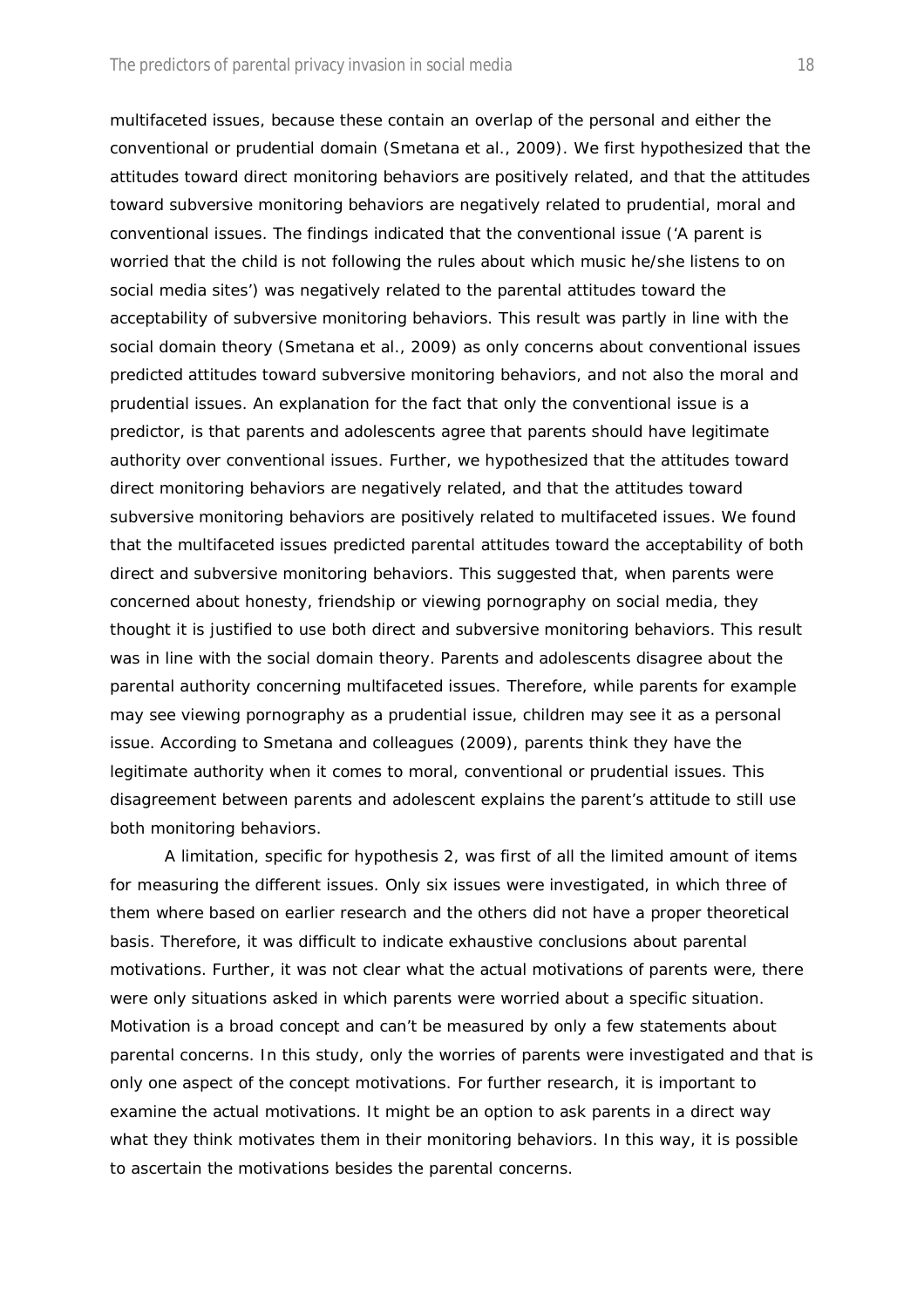The data confirmed our expectation that parental control positively predicted the attitudes toward direct and subversive monitoring behaviors (Hypothesis 3). Controlling parents use maturity demands, behavior regulation and supervision. Related behavior contains setting firm limits and using direct confrontation (Baumrind, 1991). The results indicated that these controlling parents believed in the necessity of direct and subversive techniques for monitoring adolescents' online behavior. It was not surprising that these parents believed they could use both monitoring behaviors because they tend more often to seize any opportunity to gather information that they consider as necessary (Wang et al., 2005). The second hypothesis stated that parents who use more warmth, would show more acceptance of direct, and less acceptance of subversive monitoring behaviors. Parental warmth is the extent to which parents are attuned, supportive, and acquiescent to children's special needs (Baumrind, 1991). The hypothesis was partly in line with our findings. The results showed that more parental warmth only predicted less acceptance of subversive monitoring. No relation was found between parental warmth and the beliefs of acceptability of direct monitoring behaviors. In other words, warm parents, who create a safe and open environment, don't think it is necessary to use subversive monitoring behaviors, like asking brothers or sisters about their child's online behavior. Additionally, a supportive environment encourages child disclosure of information (Kerr & Stattin, 2000). Child disclosure might also be a possible reason for the fact that warm parents don't feel the inclination to use subversive monitoring behaviors. However, to be sure whether there is a negative relation between child disclosure and subversive monitoring, further research is necessary.

In contrast to the expectations in Hypothesis 4, this study showed that parental comfort with social media was not a predictor for the parental attitudes toward direct and subversive monitoring behaviors. We hypothesized that parental comfort with social media technology was positively related with the parental attitudes toward subversive monitoring behaviors and negatively related with the parental attitudes toward direct monitoring behaviors. The expectation was partly inspired by the prior finding that parents who are more comfortable with the social media technologies, track their child's activities more easily. Further, the rather large gap in technological expertise between children and parents tend to be smaller when parents use social media sites more often (Abril, 2007). Unfortunately, no relationship was found between parental comfort with social media technology and the attitudes toward direct and subversive monitoring behaviors. Nevertheless, some other studies have found significant effects for technological experiences and prior Internet knowledge on the way parents reflect on children's online behavior, in which awareness about possible risks made them consider monitoring to be of high importance (Valcke et al., 2010). A suggestion for further research is to operationalize parental comfort with social media technology more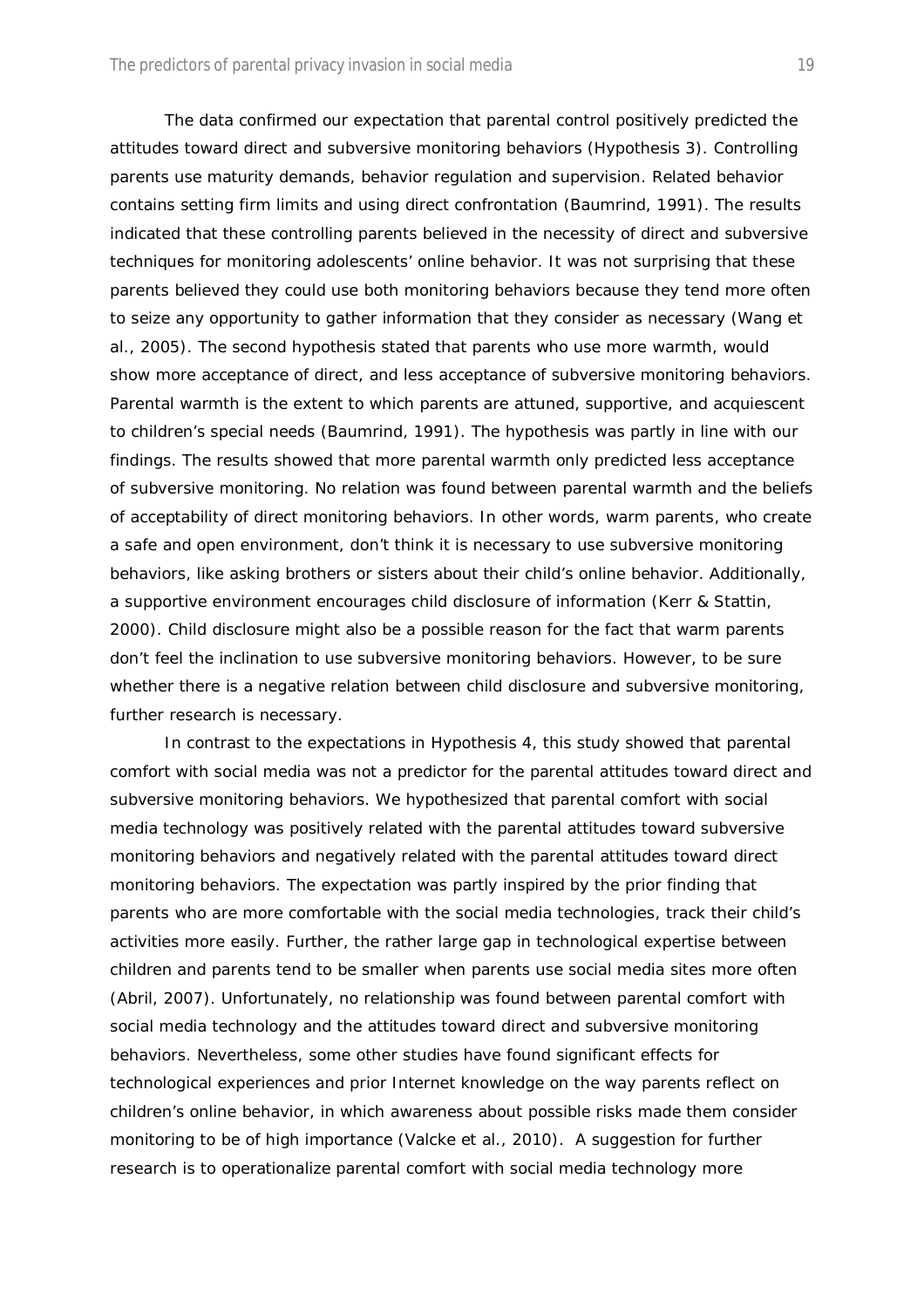specifically, preferably in terms of accurate parental technological skills. In this study, we namely investigated the experience of parents with social media through basic questions about the knowledge of social media existence, whether they used social media, and the frequency of use. It is, however, also important to examine the actual knowledge of parents, to gain insight in their technological expertise. Further, it is possible to observe the parents' use of social media to get a broader perspective of the familiarity with social media.

#### **General limitations and conclusion**

This study contained several general limitations. A first general limitation was the small sample size (73 parents), which made generalizing the findings to a broader extent more difficult. The small sample size made it hard to get clear distinctions between the parents and their different attitudes toward monitoring behaviors. To compute a satisfactory factor analysis it is important to have a bigger sample size of at least 100 participants (Field, 2009). Strong data is needed in which item communalities are consistently high, factors exhibit high loadings on a substantial number of items, and the number of factors is small. Further, it was unclear whether the findings extend to families of other socioeconomic backgrounds or residential areas (rural or urban). As mentioned by Valcke and colleagues (2010) these variables could be of influence on parenting. Additionally, other essential background information, like the age of the parents, the sex and the exact age of the child, were not included in the survey. If questions about more specific characteristics were included, it would be possible to control for these background variables. This also made it less possible to generalize the findings to a broader context. Another limitation was the presence of some missing or inaccurate questions in the questionnaire. It is important to mention that we examined the actual parental attitudes toward monitoring behaviors themselves, and not their past behaviors. This choice possibly led to socially desirable answers. To avoid this limitation in further research it is better to include other methods, such as measuring actual past behavior or gathering responses from multiple informants. Probably, with both a bigger sample size and a more accurate questionnaire, we would have been better able to distinguish the monitoring behaviors, the parental motivations, the parenting characteristics, and the parental comfort with social media technologies. This would be a recommendation for future research. Another recommendation for future research is to measure whether child disclosure or parent-child attachment is correlated with parental monitoring behavior. Low child disclosure might be a motivation for parents to use more frequent and diverse monitoring behaviors, and a disturbed attachment can possibly lead to more monitoring behaviors (Yardi & Bruckman, 2011).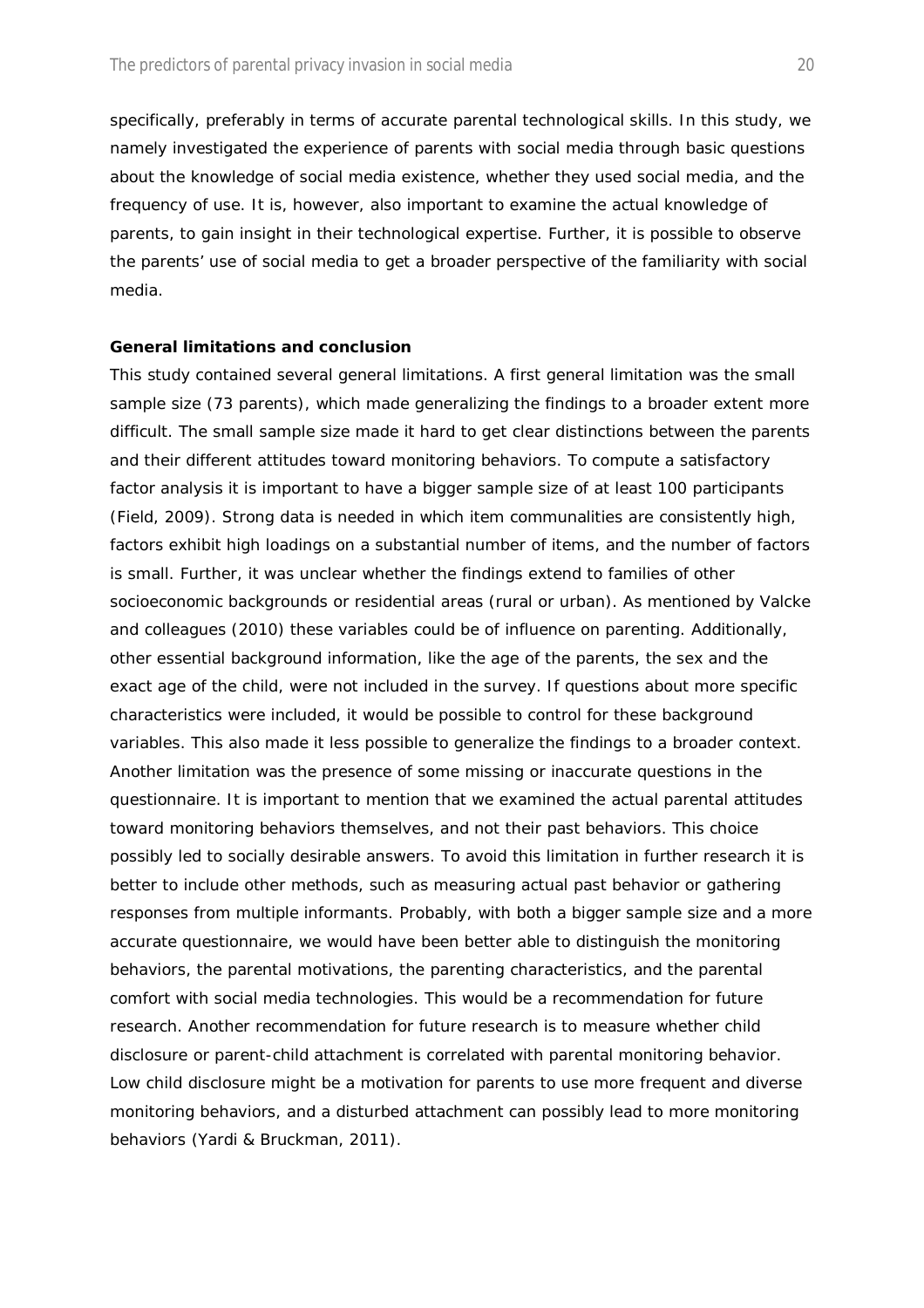In conclusion, the present results supported the notion that Petronio's (1994) distinction in parental monitoring behaviors, namely direct and subversive monitoring behaviors, also extends to the parental attitudes toward monitoring adolescents' online behavior. We found some of the predictors for parental privacy invasive monitoring behaviors, including parental motivations with regard to the multifaceted issues and the conventional issue, and the parenting characteristics of control and warmth. According to the social domain theory (Smetana et al., 2009) and the results in this study, when parents faced a multifaceted issue, they indicated that they thought it was necessary to use both direct and subversive monitoring behaviors. Additionally, when parents faced a conventional issue, they thought it was OK to use less subversive monitoring behavior. Also, parental control positively predicted both the parental attitudes toward direct and subversive monitoring behaviors. Subversive monitoring behaviors were less accepted by parents who used predominantly parental warmth. Further, parental comfort with social media technology was not a predictor for the parental attitudes toward privacy invasive monitoring behaviors in children's online behavior.

The findings of this study suggested several parental predictors for privacy invasive monitoring behaviors in adolescents' online activities. Parents think some issues, like conventional and multifaceted issues, are a legitimate reason to commit privacy invasion. Also, when parents use more parental control and less warmth, parents have a more positive attitude towards using privacy invasive behaviors. As mentioned before, privacy invasive monitoring behavior could have a negative effect on the welfare of adolescents (Hasebe, Nucci, & Nucci, 2004; Petronio, 1994; Waizenhofer, Jackson-Newsom, & Buchana, 2004). The results of this study highlight the need for specific attention for the abovementioned motivations and characteristics of parents. When understanding these predictors for privacy invasion, it is possible to develop interventions to guide parents in using their monitoring behaviors properly and, as a consequence, protect adolescents during their development.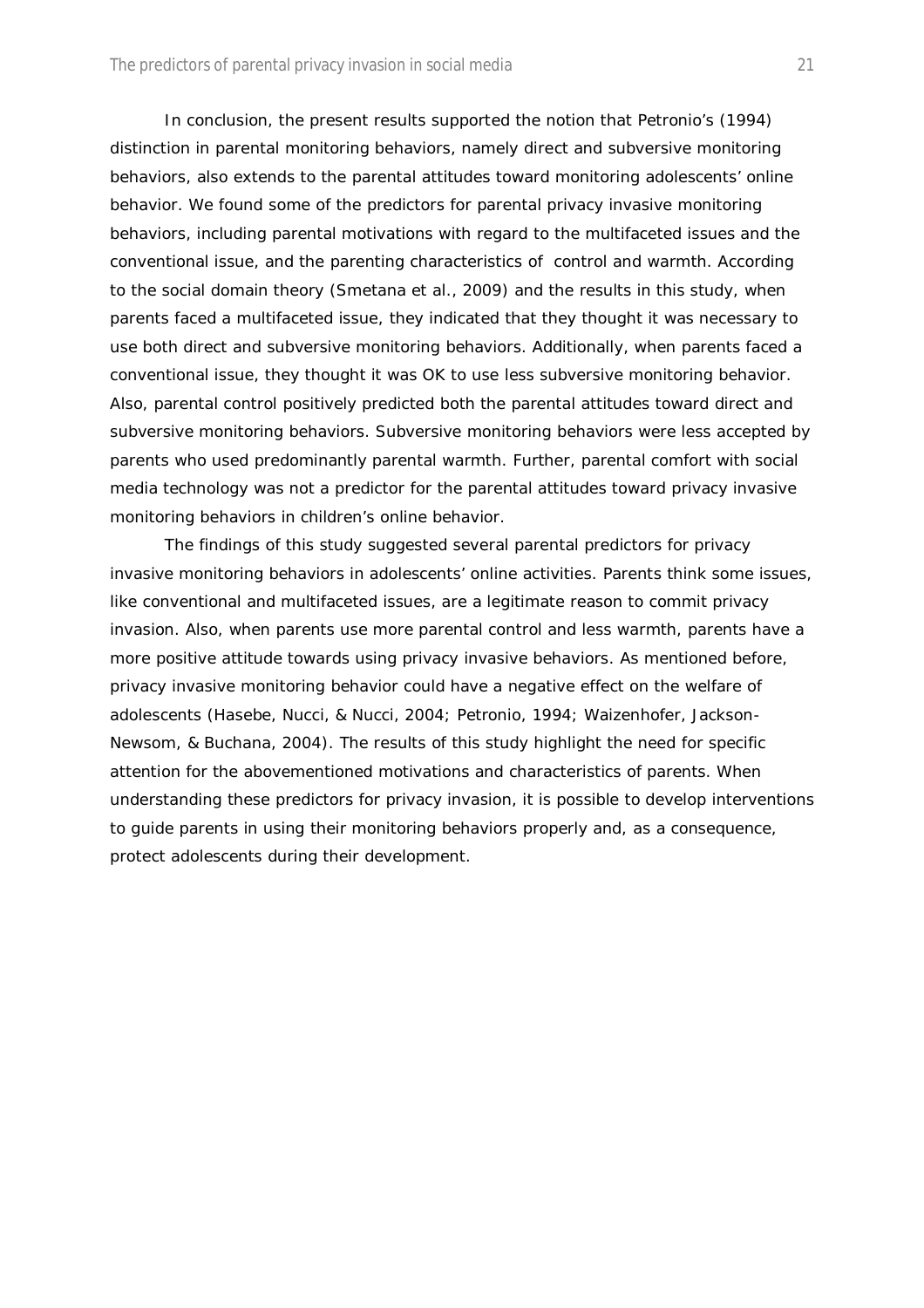#### **References**

- Abril, P. (2007). A (my) space of one's own: On privacy and online social networks. *Northwestern Journal of Technology and Intellectual Property, 6,* 73-88.
- Baumrind, D. (1991). The influence of parenting style on adolescent competence and substance use. *Journal of Early Adolescence, 11,* 56-95.
- Çankaya, S., & Odabaşi, H. F. (2009). Parental controls on children's computer and Internet use. *Procedia Social and Behavioral Sciences, 1,* 1105-1109.
- Clark, L. S. , Demont-Heinrich, C. & Webber, S. (2004). Ethnographic interviews on the digital divide. *New Media & Society, 6,* 529-547.
- Debatin, B., Lovejoy, J. P., Horn, A., & Hughes, B. N. (2009). Facebook and online privacy: Attitudes, behaviors, and unintended consequences. *Journal of Computer-Mediated Communication, 15*, 83-108.
- Dehue, F., Bolman, C., & Völlink, T. (2008). Cyberbullying: Youngsters' experiences and parental perception. *Cyber Psychology & Behavior, 11*, 217-223.
- Field, A (2009). *Discovering statistics using SPSS (3rd edition).* London: SAGE.
- Gollowitzer, P. (1996). *The psychology of action: Linking cognition and motivation to behavior.* New York: Guilford.
- Greenfield, P. & Yan, Z. (2006). Children, adolescents and the Internet: A new field of inquiry in developmental psychology. *Journal of Applied Developmental Psychology, 42*, 391-394.
- Hasebe, Y., Nucci, L., & Nucci, M. S. (2004). Parental control of the personal domain and adolescent symptoms of psychopathology: A cross-national study in the United States and Japan. *Child Development, 75,* 815–828
- Jones, S. (2009). Generations online in 2009. *Pew Internet & American Life Project*, 1-9. In Kerr, M., & Stattin, H. (2000). What parents know, how they know it, and several forms of adolescent adjustment: Further support for a reinterpretation of monitoring. *Developmental psychology, 36,* 366-380.
- Kerr, M., & Stattin, H. (2000). What parents know, how they know it, and several forms of adolescent adjustment: Further support for a reinterpretation of monitoring. *Developmental Psychology, 36(3)*, 366-380.
- Kvasny, L. (2006). Cultural (re)production of digital inequality in a US community technology initiative. *Information, Communication & Society, 9*, 160-181.
- Lenhart, A., & Madden, M. (2007). Teens, privacy & online social networks. How teens manage their online identities and personal information in the age of MySpace. *Pew Internet & American Life Project,* 1-45.
- Liau, K. A., Khoo, A. & Ang, P. H. (2008). Parental awareness and monitoring of adolescent Internet use. *Current Psychology, 27*, 217-233.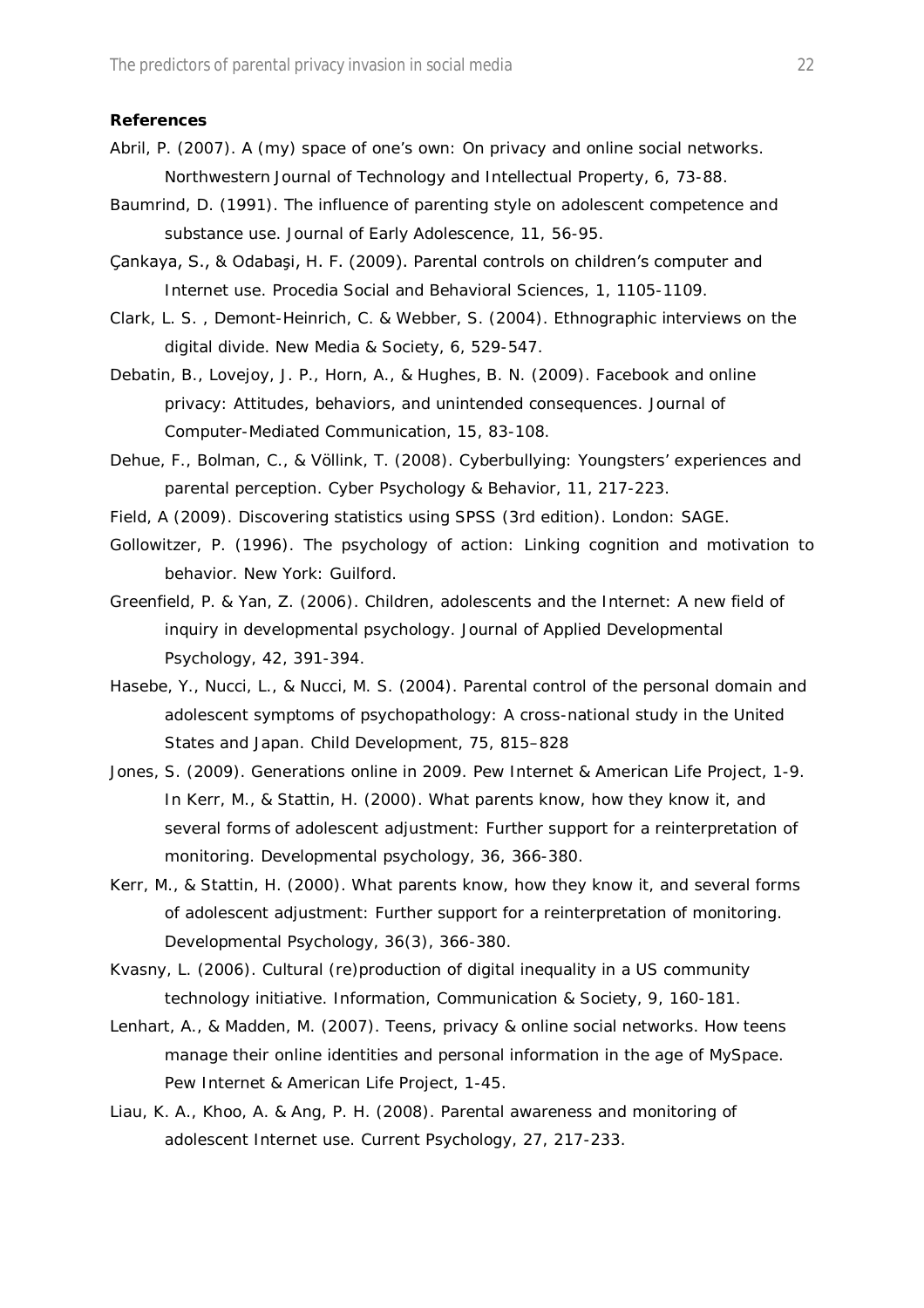- Livingstone, S., & Bober, M. (2004). UK Children Go Online. Surveying the experiences of young people and their parents. (July Report). *Economic & Social Research Council and e-Society.* Retrieved at 20 February 2011 from: http://personal.lse.ac.uk/bober/UKCGOsurveyexec.pdf/
- Livingstone, S. (2007). Do the media harm children? *Journal of Children & Media, 1*, 5- 14.
- Madden, M. (2010). Older adults and social media. Social networking use among those age 50 and older nearly doubled over the past year. Pew Internet & American Life Project. Retrieved at 27 August 2010 from: http://www.pewInternet.org/Reports/2010/Older-Adults-and-Social-Media/Report.aspx
- Maccoby, E. E., & Martin, J. A. (1983). Socialization in the context of the family: parent– child interaction. In P. H. Mussen & E. M. Hetherington (Eds.), *Handbook of child psychology, 4th ed. Socialization, personality, and social development* (pp. 1- 101). New York: Wiley.
- Petronio, S. (1994). Privacy binds in family interactions: The case of parental privacy invasion. In W. R. E. Cupach & B. H. E. Spitzberg (Eds.). *The dark side of interpersonal communication* (pp. 241-257). Hillsdale, NJ: Lawrence Erlbaum.
- Plat, F. (2011). Internet- en social media gebruik door jongeren en andere leeftijdsgroepen. Klantinteractie Kenniscentrum. Retrieved at 6 March 2011 from: http://www.klantinteractiekenniscentrum.nl/artikelen/710/1/Internet---en-socialmedia-gebruik-door-jongeren-en-andere-leeftijdsgroepen/Pagina1.html
- Rosen, L. D., Cheever, N. A. & Carrier, L. M. (2008).The association of parenting style and child age with parental limit setting and adolescent MySpace behavior. *Journal of Applied Developmental Psychology, 29,* 459–471.
- Ribak, R. (2001). Like immigrants. *New Media & Society*, *3,* 220-239.
- Rideout, V. (2007). Parents, Children & Media. A Kaiser Family Foundation Survey. Retrieved at 27 March 2011 from: http://www.kff.org/entmedia/upload/7638.pdf.
- Robinson, C., Mandleco, B., Olsen, S. F., & Hart, C. H. (1995). Authoritative, authoritarian, and permissive parenting practices: Development of a new measure. *Psychological Reports, 77,* 819-830.
- Smetana, J. G. (1995). Parenting styles and conceptions of parental authority during adolescence. *Child Development, 66,* 299-316.
- Smetana, J. G. (1999). The role of parents in moral development: A social domain analysis. *Journal of Moral Education, 28*, 311-321.
- Smetana, J. G., & Crean, H. F., & Campione-Barr, N. (2005). Adolescents' and parents' changing conceptions of parental authority. *New Directions for Child and Adolescent Development, 108,* 31-46.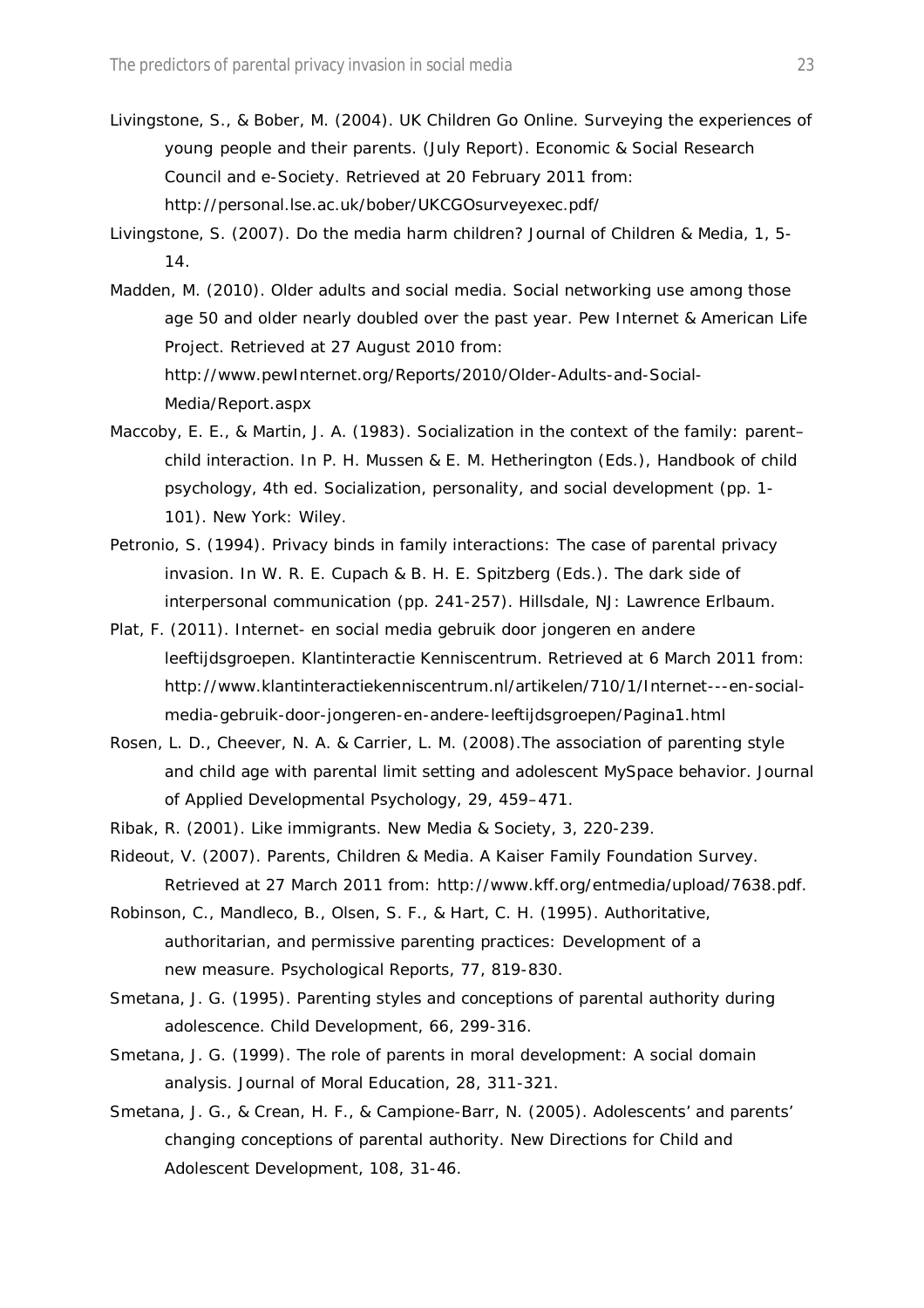- Smetana, J. G., Metzger, A., Gettman, D., & Campione-Barr, N. (2006). Disclosure and secrecy in adolescent-parent relationships. *Child development, 77,* 201-217.
- Smetana, J. G., Villalobos, M., Tasopoulos-Chan, M., Gettman, D. C., & Campione-Barr, N. (2009). Early and middle adolescents' disclosure to parents about activities in different domains. *Journal of Adolescence, 32,* 693-713.
- Subrahmanyam, K., & Greenfield, P. (2008). Online communication and adolescent relationships. *Future Children, 18,* 119-140.
- Valcke, M., Bonte, S., Wever, B. de, & Rots, I. (2010). Internet parenting styles and the impact on Internet use of primary school children. *Computers & Education, 55,* 454-464.
- Van de Bosch, H. & Van Cleemput, K. (2008). Defining cyberbullying: A qualitative research into the perceptions of youngsters. *Cyber Psychology & Behavior, 4,* 499-504.
- Waizenhofer, R. N., Jackson-Newsom, J., & Buchanan, C. M. (2004). Mother's and father's knowledge of adolescents' daily activities: Its sources and its links with adolescent adjustment. *Journal of Family Psychology, 18,* 348-360.
- Wang, R., Bianchi, S., & Raley, S. (2005). Teenagers' Internet use and family rules: A research note. *Journal of Marriage and Family, 67,* 1249-1285.
- Yardi, S., & Bruckman, A. (2011). Social and technical challenges in parenting teens' social media Use. Retrieved 13 February 2011 from: http://www.cc.gatech.edu/~yardi/publications.php
- Youn, S. (2008). Parental influence and teens' attitude toward online privacy protection. *The Journal of Consumer Affairs, 42,* 362-388.
- Zickuhr, K. (2010). Generations 2010. *Pew Internet & American Life Project*, 1-29.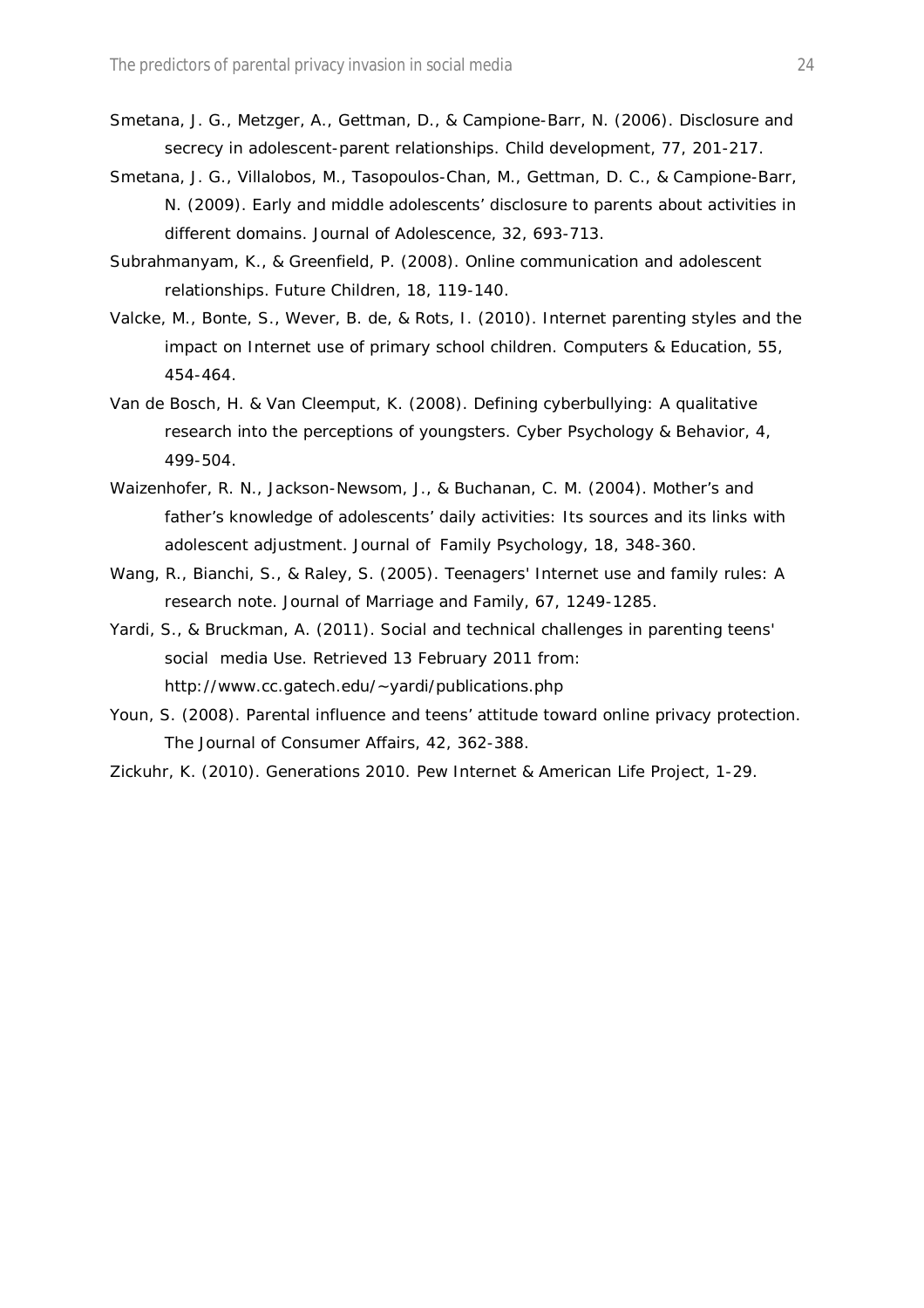The predictors of parental privacy invasion in social media 25

| able |  |
|------|--|
|------|--|

*Descriptive statistics of the demographic variables*

| Variable                 |                                     | N  | Percentage |
|--------------------------|-------------------------------------|----|------------|
| Gender parents           | Mother                              | 53 | 72.6%      |
|                          | Father                              | 20 | 27.4%      |
| Parent Educational level | MBO                                 | 18 | 24.6%      |
|                          | HBO.                                | 41 | 56.2%      |
|                          | <b>WO</b>                           | 14 | 19.2%      |
| Family composition       | Two-parent family                   | 64 | 87.7%      |
|                          | One-parent family (divorced)        | 7  | $9.6\%$    |
|                          | One-parent family (widower)         | 2  | 2.7%       |
| Amount of children       | One child in the age of 14-17 years | 53 | 72.6%      |
|                          | Two or more children in the age of  | 20 | 27.4%      |
|                          | 14-17 years                         |    |            |
| Nationality              | Dutch                               | 73 | 100%       |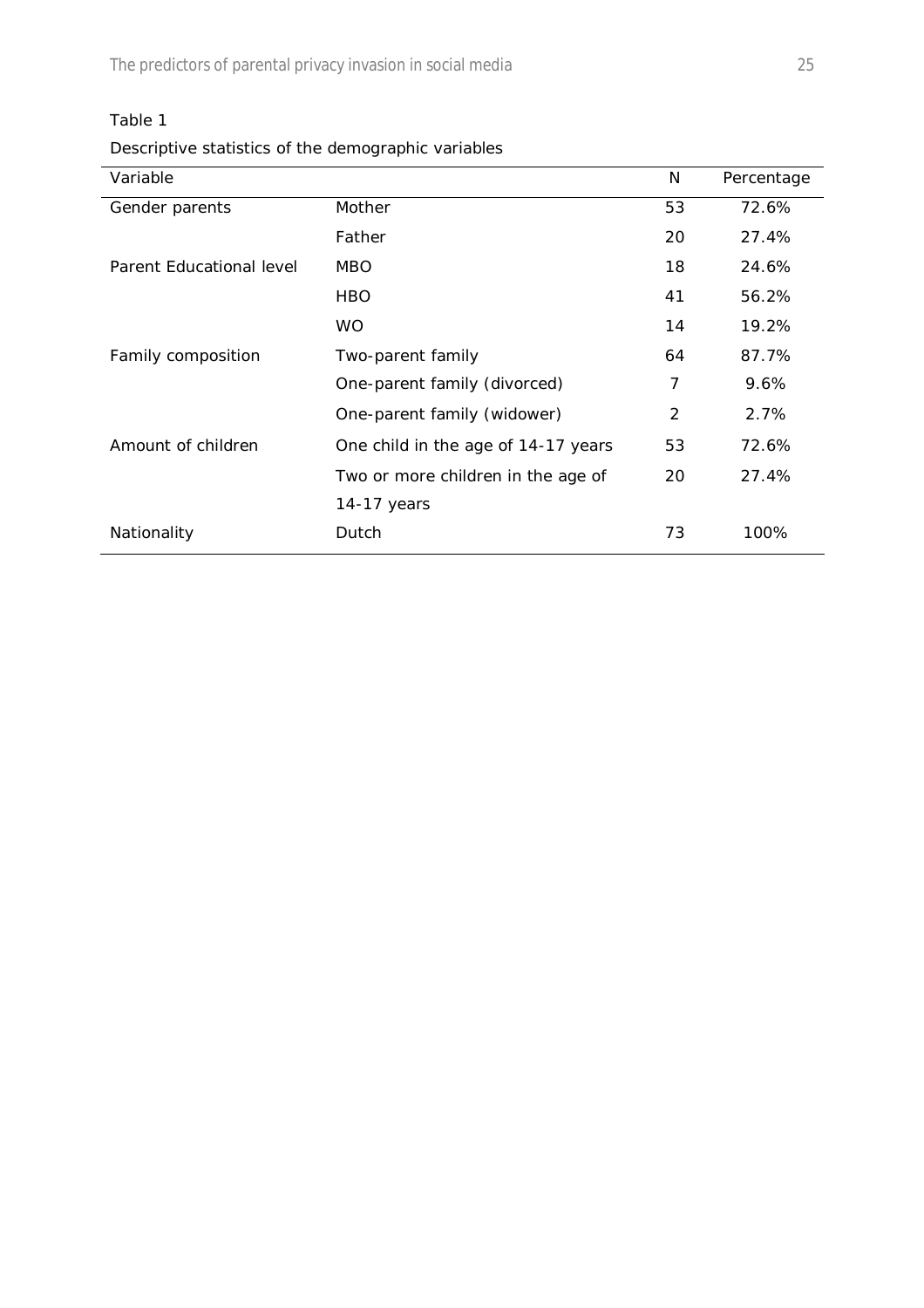*Factor loadings based on a principle components analysis with Oblimin rotation for 10 items from the subscale 'Parental monitoring behaviors' (N = 73)*

|                                                                             | <b>Direct</b> | Subversive |
|-----------------------------------------------------------------------------|---------------|------------|
| I think it is important that parents sit beside the child and watch         | .74           | .02        |
| them at the time the child is using social media sites.                     |               |            |
| I think it is important that parents regularly take a look at the           | .74           | .12        |
| computer when the child is using social media sites.                        |               |            |
| I think it is important that parents use filters to ensure that the child   | .69           | $-.20$     |
| is not visiting inappropriate sites.                                        |               |            |
| I think it is important that children ask permission before they can        | .58           | $-.37$     |
| make use of social media sites.                                             |               |            |
| I think it's important for parents to ask exactly what children do on       | .75           | $-.25$     |
| social media sites.                                                         |               |            |
| I think it's important for parents to visit the social media sites of their | .77           | .04        |
| children, so they can see what children report on the site.                 |               |            |
| I think it's important for parents to determine the privacy settings of     | .57           | $-.13$     |
| the child's social media sites.                                             |               |            |
| I think it is important that parents are 'friends' with their child on      | .78           | $-.18$     |
| social media sites, so they can watch what their child does and says.       |               |            |
| I think it is important that parents monitor the websites the child         | .60           | .42        |
| visited without the child knowing.                                          |               |            |
| I think it is important that parents inform a brother or sister about       | .48           | .76        |
| the social media use of the child.                                          |               |            |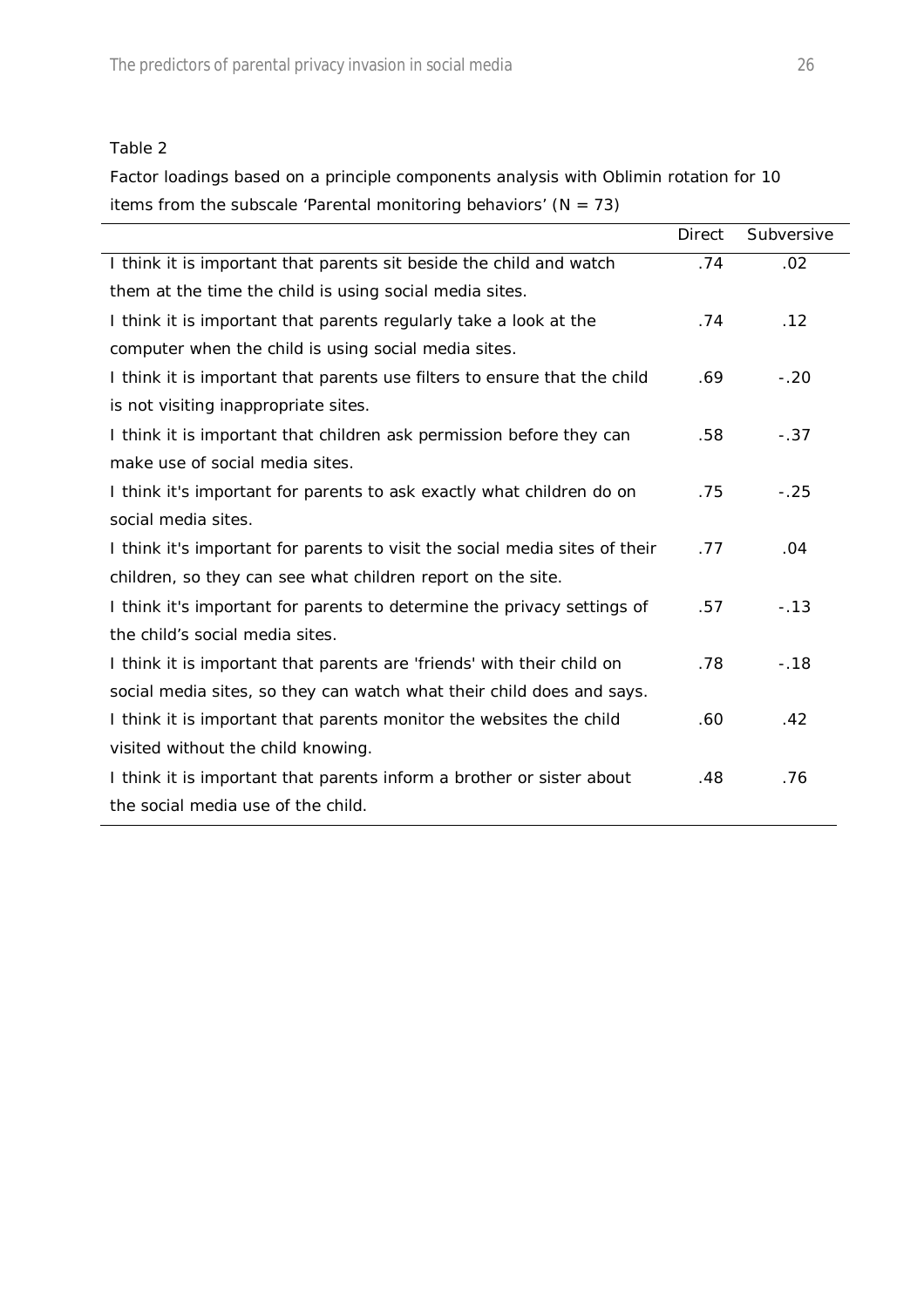## *Descriptive statistics and correlations*

|                                       | M             | <b>SD</b> | $\mathbf{1}$         | $\overline{2}$                                  | 3   | 4      | 5                                        | 6           | $\overline{7}$ | 8          |
|---------------------------------------|---------------|-----------|----------------------|-------------------------------------------------|-----|--------|------------------------------------------|-------------|----------------|------------|
| Monitoring Behaviors                  |               |           |                      |                                                 |     |        |                                          |             |                |            |
| 1. Direct                             | 2.73 .76      |           |                      |                                                 |     |        |                                          |             |                |            |
| 2. Subversive                         | $2.23.84.49*$ |           |                      |                                                 |     |        |                                          |             |                |            |
| Parental motivations                  |               |           |                      |                                                 |     |        |                                          |             |                |            |
| 3. Moral                              |               |           | $4.00$ .64 .35* .36* |                                                 |     |        |                                          |             |                |            |
| 4. Prudential                         | 3.85 .57      |           |                      | $.26*$ .36* .79*                                |     |        |                                          |             |                |            |
| 5. Conventional                       |               |           |                      | $3.23$ .87 .41* .18 .53*                        |     | $.56*$ |                                          |             |                |            |
| 6. Multifaceted                       |               |           |                      | $3.70$ $.57$ $.46*$ $.46*$ $.70*$ $.74*$ $.72*$ |     |        |                                          |             |                |            |
| Parental characteristics              |               |           |                      |                                                 |     |        |                                          |             |                |            |
| 7. Parental Control                   |               |           |                      |                                                 |     |        | $2.22$ .67 .71* .33* .27* .25* .33* .40* |             |                |            |
| 8. Parental Warmth                    |               |           | $2.86$ .77 .38*      | .03                                             |     |        | $.15$ $.11$ $.16$                        |             | $.12$ $.67*$   |            |
| Parental comfort with                 |               |           |                      |                                                 |     |        |                                          |             |                |            |
| social media                          |               |           |                      |                                                 |     |        |                                          |             |                |            |
| 9. Parental comfort 3.02 .79 .04 -.01 |               |           |                      |                                                 | .05 | .07    |                                          | $.02 - .09$ |                | $.07$ .35* |
| <i>Note.</i> $* p < .05$ ; N = 73.    |               |           |                      |                                                 |     |        |                                          |             |                |            |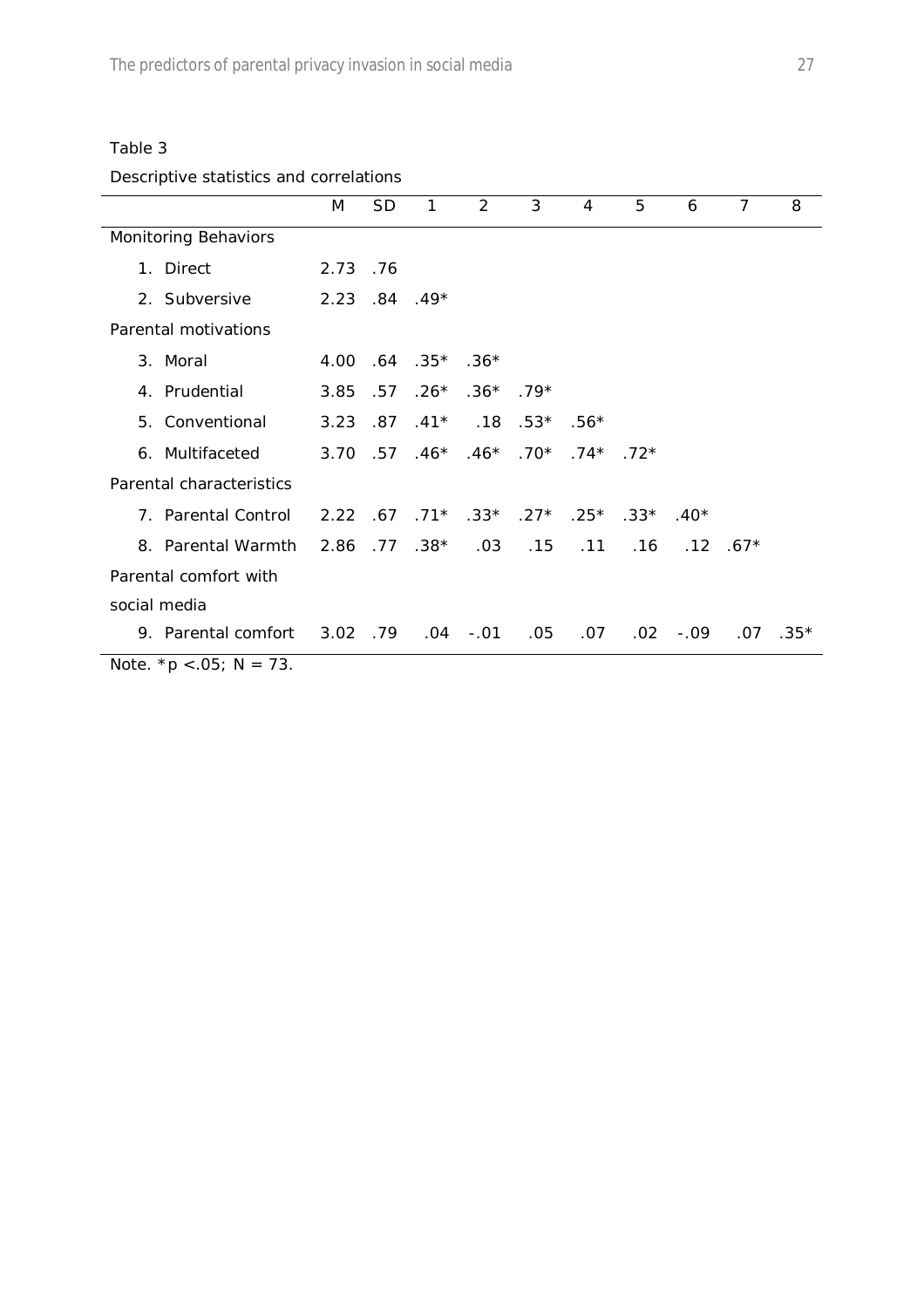*Results of regression analysis of the attitudes toward direct monitoring behaviors on the issues in the domains of parental motivations (moral, prudential, conventional and multifaceted)*

|                                         | B       | SE  | $\beta$ | $\Delta R^2$ |
|-----------------------------------------|---------|-----|---------|--------------|
| Step 1                                  |         |     |         |              |
| Intercept                               | $-.18$  | .22 |         | .01          |
| Gender                                  | .25     | .26 | .11     |              |
| Step 2                                  |         |     |         |              |
| Intercept                               | $-0.16$ | .20 |         | $.25*$       |
| Gender                                  | .22     | .24 | .10     |              |
| Moral issue                             | .20     | .18 | .20     |              |
| Prudential issue                        | $-.31$  | .19 | $-.31$  |              |
| Conventional issue                      | .17     | .15 | .17     |              |
| Multifaceted issue                      | .42     | .19 | $.42*$  |              |
| Step 3                                  |         |     |         |              |
| Intercept                               | .06     | .22 |         | .14          |
| Gender                                  | .16     | .25 | .07     |              |
| Moral issue                             | .52     | .43 | .52     |              |
| Prudential issue                        | .32     | .46 | .32     |              |
| Conventional issue                      | .55     | .86 | $.55*$  |              |
| Multifaceted issue                      | $-.73$  | .53 | $-.73$  |              |
| Gender x Moral issue                    | $-.36$  | .48 | $-.31$  |              |
| Gender x Prudential issue               | $-.73$  | .51 | $-.61$  |              |
| Gender x Conventional issue             | $-.54$  | .34 | $-.44$  |              |
| Gender x Multifaceted issue             | 1.35    | .60 | $1.12*$ |              |
| Moral issue x Prudential issue          | $-.21$  | .21 | $-.27$  |              |
| Prudential issue x Conventional issue   | $-.07$  | .31 | $-.08$  |              |
| Conventional issue x Multifaceted issue | $-.06$  | .17 | $-.08$  |              |
| Multifaceted issue x Moral issue        | $-.08$  | .31 | $-.10$  |              |
| Multifaceted issue x Prudential issue   | .10     | .28 | .14     |              |
| Conventional issue x Moral issue        | .13     | .41 | .13     |              |

*Note.*  $* p < .05$ .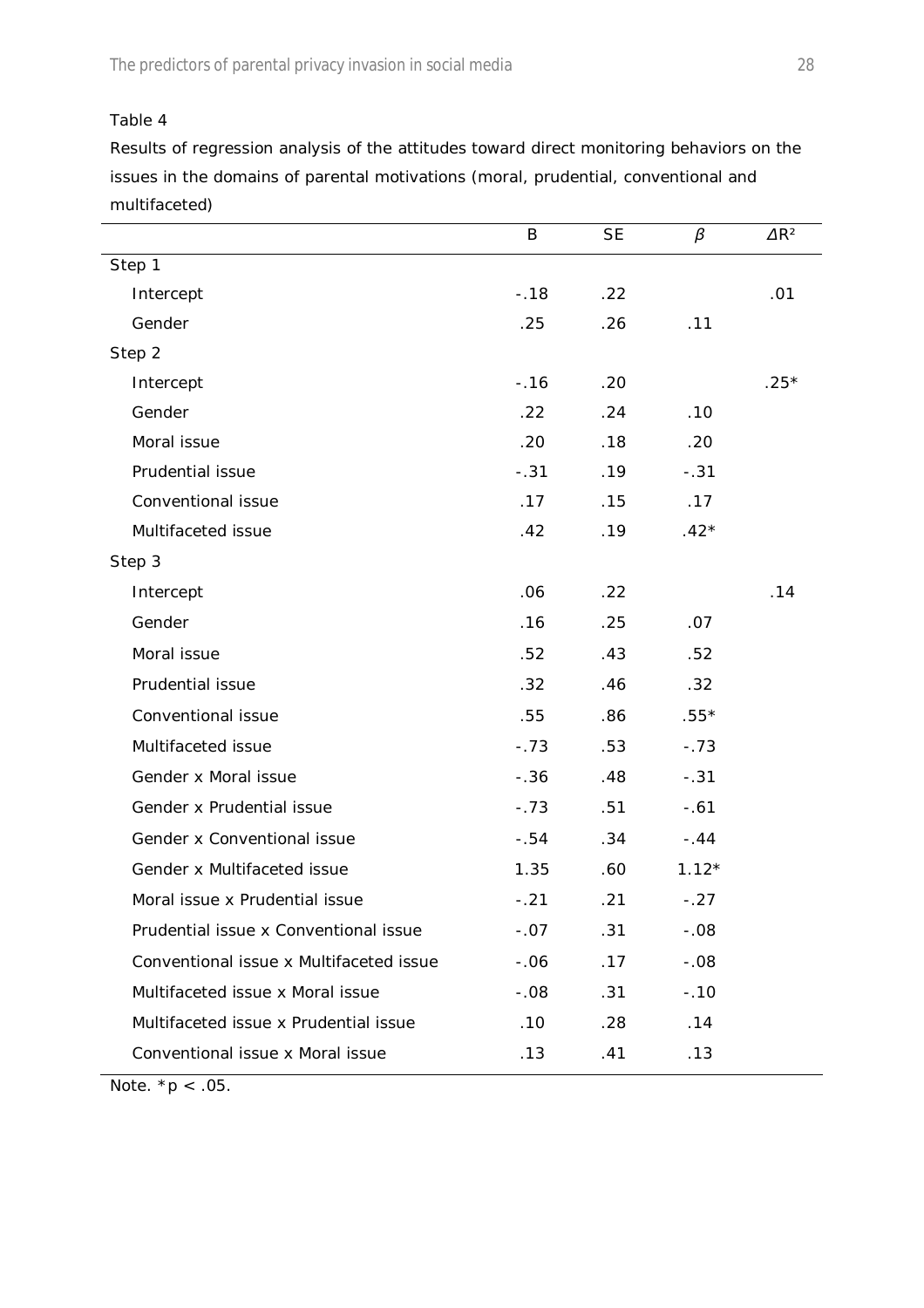*Results of regression analysis of the attitudes toward subversive monitoring behaviors on the issues in the domains of parental motivations (moral, prudential, conventional and multifaceted)*

|                                         | B      | <b>SE</b> | $\beta$ | $\Delta R^2$ |
|-----------------------------------------|--------|-----------|---------|--------------|
| Step 1                                  |        |           |         |              |
| Constant                                | $-.12$ | .23       |         | .01          |
| Gender                                  | .17    | .26       | .08     |              |
| Step 2                                  |        |           |         |              |
| Constant                                | $-.08$ | .20       |         | $.26*$       |
| Gender                                  | .11    | .24       | .05     |              |
| Moral issue                             | .08    | .18       | .08     |              |
| Prudential issue                        | .02    | .19       | .02     |              |
| Conventional issue                      | $-.31$ | .15       | $-.31*$ |              |
| Multifaceted issue                      | .62    | .19       | $.62*$  |              |
| Step 3                                  |        |           |         |              |
| Constant                                | .01    | .23       |         | .08          |
| Gender                                  | .01    | .26       | .01     |              |
| Moral issue                             | .46    | .45       | .46     |              |
| Prudential issue                        | $-.04$ | .48       | $-.04$  |              |
| Conventional issue                      | $-.31$ | .27       | $-.31$  |              |
| Multifaceted issue                      | .20    | .56       | .20     |              |
| Gender x Moral issue                    | $-.42$ | .50       | $-.36$  |              |
| Gender x Prudential issue               | .11    | .53       | .09     |              |
| Gender x Conventional issue             | .07    | .35       | .06     |              |
| Gender x Multifaceted issue             | .49    | .63       | .41     |              |
| Moral issue x Prudential issue          | .31    | .22       | .40     |              |
| Prudential issue x Conventional issue   | .06    | .32       | .06     |              |
| Conventional issue x Multifaceted issue | $-.02$ | .18       | $-.02$  |              |
| Multifaceted issue x Moral issue        | $-.20$ | .33       | $-.26$  |              |
| Multifaceted issue x Prudential issue   | $-.13$ | .29       | $-.17$  |              |
| Conventional issue x Moral issue        | $-.07$ | .43       | $-.07$  |              |

*Note.\*p* < .05.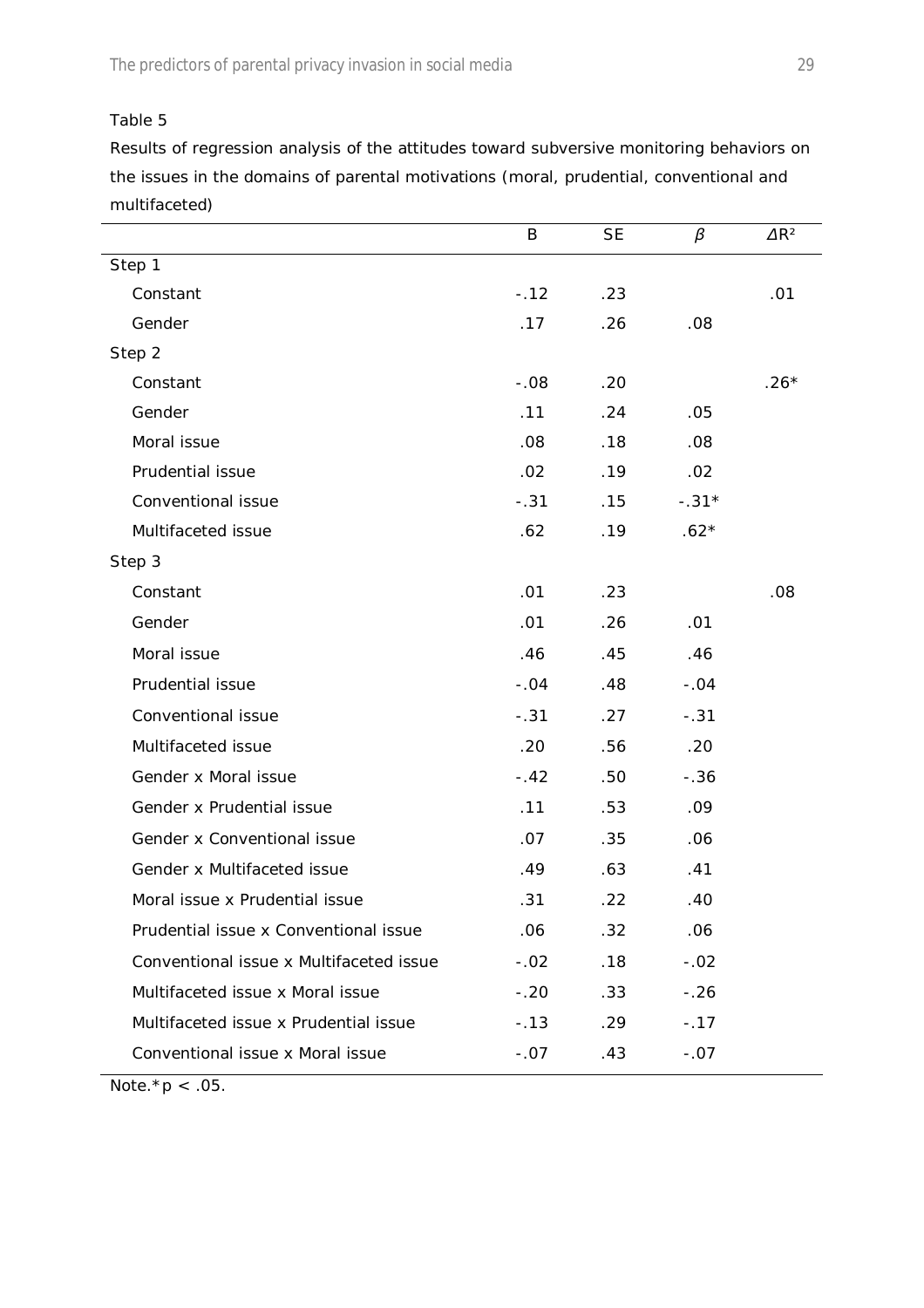The predictors of parental privacy invasion in social media 30

Table 6

*Results of the regression analysis of the attitudes toward direct monitoring behaviors on parental warmth, parental control and parental comfort with social media technology.*

|                                                       | B      | SE  | β      | $\Delta R^2$ |
|-------------------------------------------------------|--------|-----|--------|--------------|
| Step 1                                                |        |     |        |              |
| Intercept                                             | $-.18$ | .22 |        | .01          |
| Gender                                                | .25    | .26 | .11    |              |
| Step 2                                                |        |     |        |              |
| Intercept                                             | $-.03$ | .16 |        | $.51*$       |
| Gender                                                | .04    | .19 | .02    |              |
| Parental control                                      | .82    | .11 | $.82*$ |              |
| Parental warmth                                       | $-.17$ | .11 | $-.17$ |              |
| Step 3                                                |        |     |        |              |
| Intercept                                             | $-.00$ | .17 |        | .01          |
| Gender                                                | .02    | .19 | .02    |              |
| Parental control                                      | .88    | .22 | $.88*$ |              |
| Parental warmth                                       | $-.11$ | .19 | $-.11$ |              |
| Gender x Parental control                             | $-.10$ | .26 | $-.10$ |              |
| Gender x Parental Warmth                              | $-.10$ | .24 | $-.10$ |              |
| Gender x Parental comfort with social media           |        |     |        |              |
| Parental control x Parental warmth<br>$N = 1 - 4 - 0$ | .00    | .07 | $-.00$ |              |

*Note.*  $* p < .05$ .